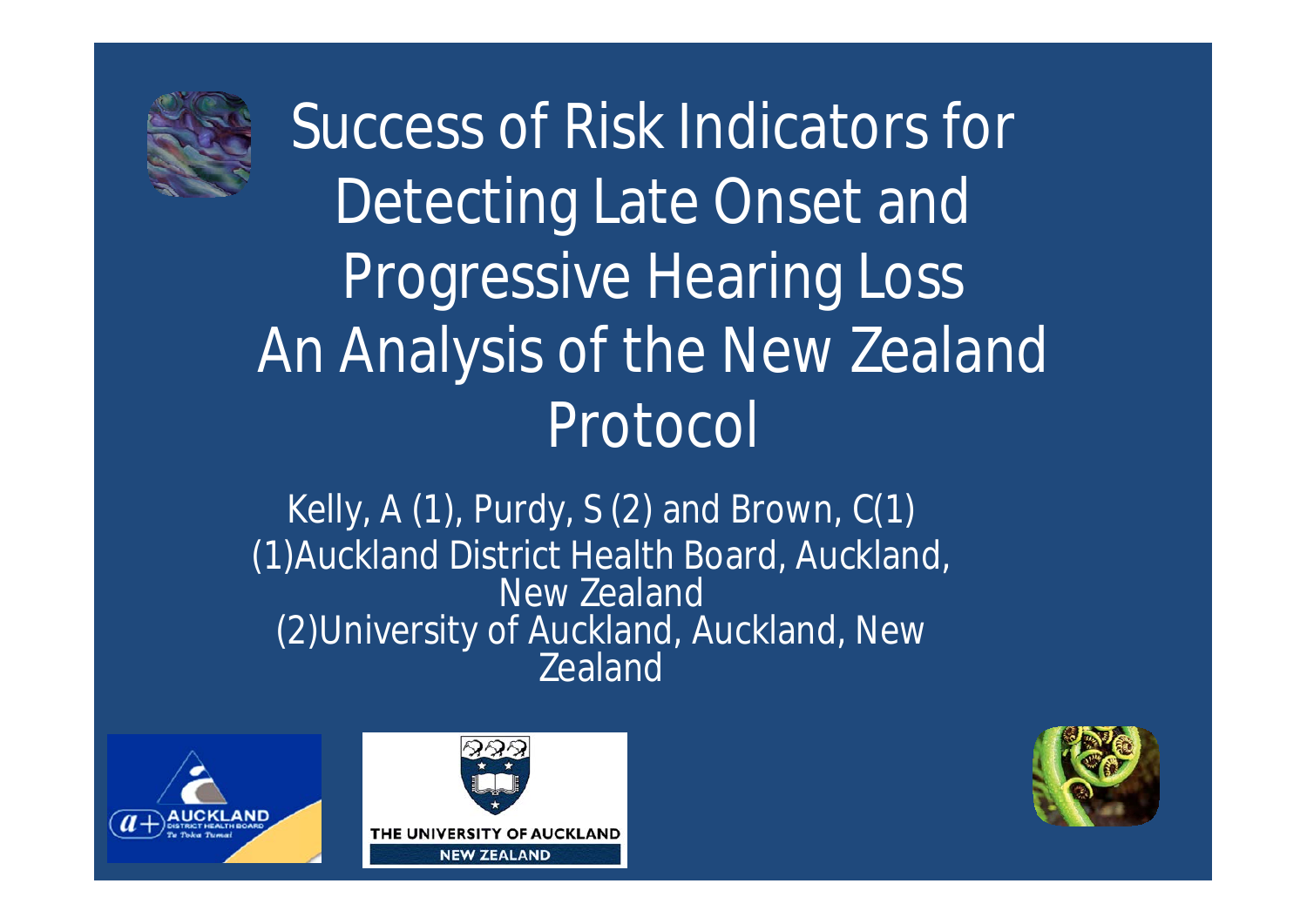## Screening Programmes

"Screening programmes must continually reevaluate protocols and procedures in order to maximise efficiency and use of resources and avoid burdening families with unnecessary appointments" Wood et al, 2013

Impact of targeted follow up protocol on audiology clinics in NZ is great due to the high percentage of referrals arising from the unique risk factors used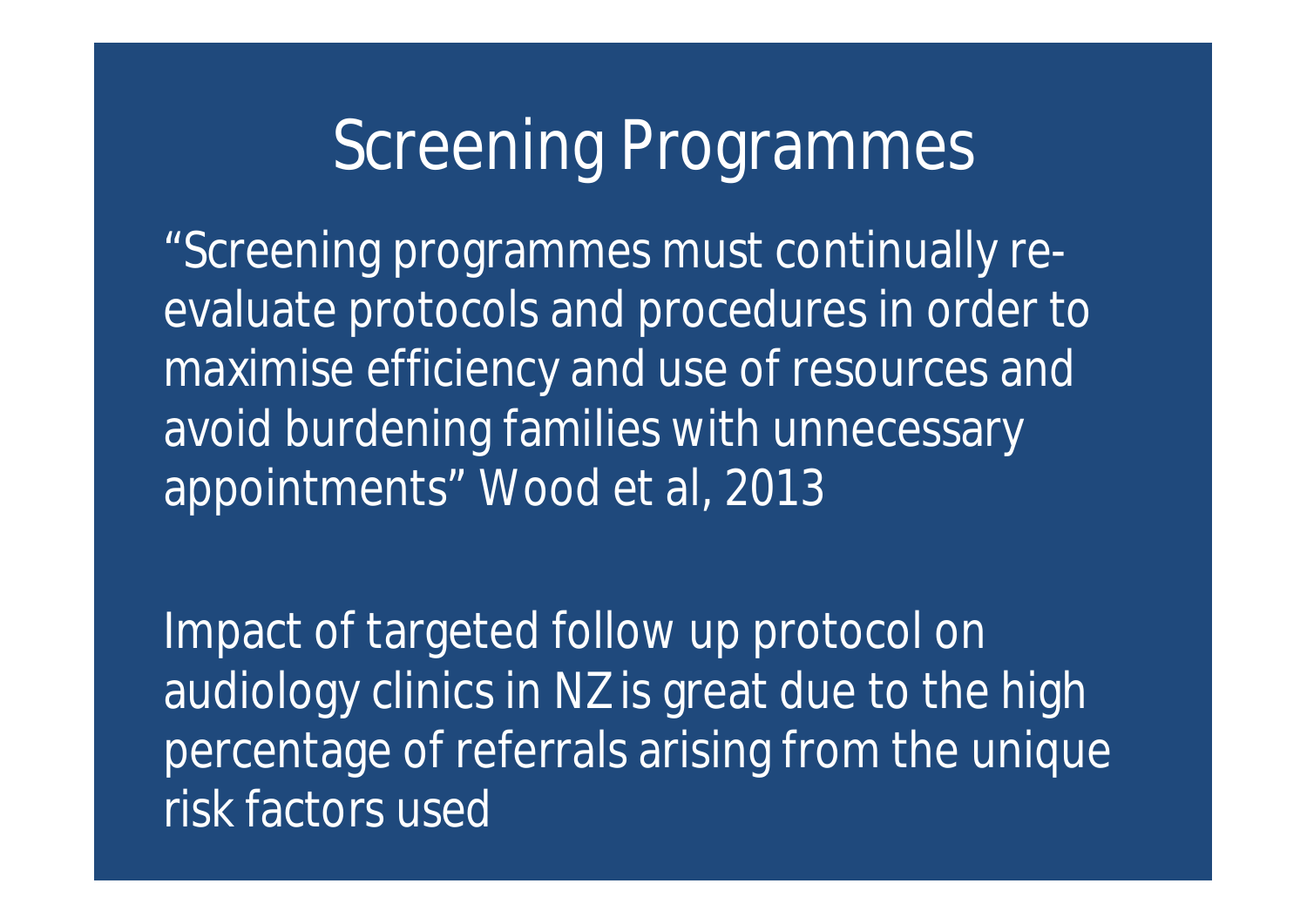## NZ data

Incidence of hearing loss in NZ

- Approximately 64,000 births,
- Universal new born screening roll out complete from 2010, international data suggests we should be finding 1-2/1000 or 60-120 infants/year
- NSU report for 6 months April 2011 -September 2011, 31,229 births, 18 identified or 0.56/1000 births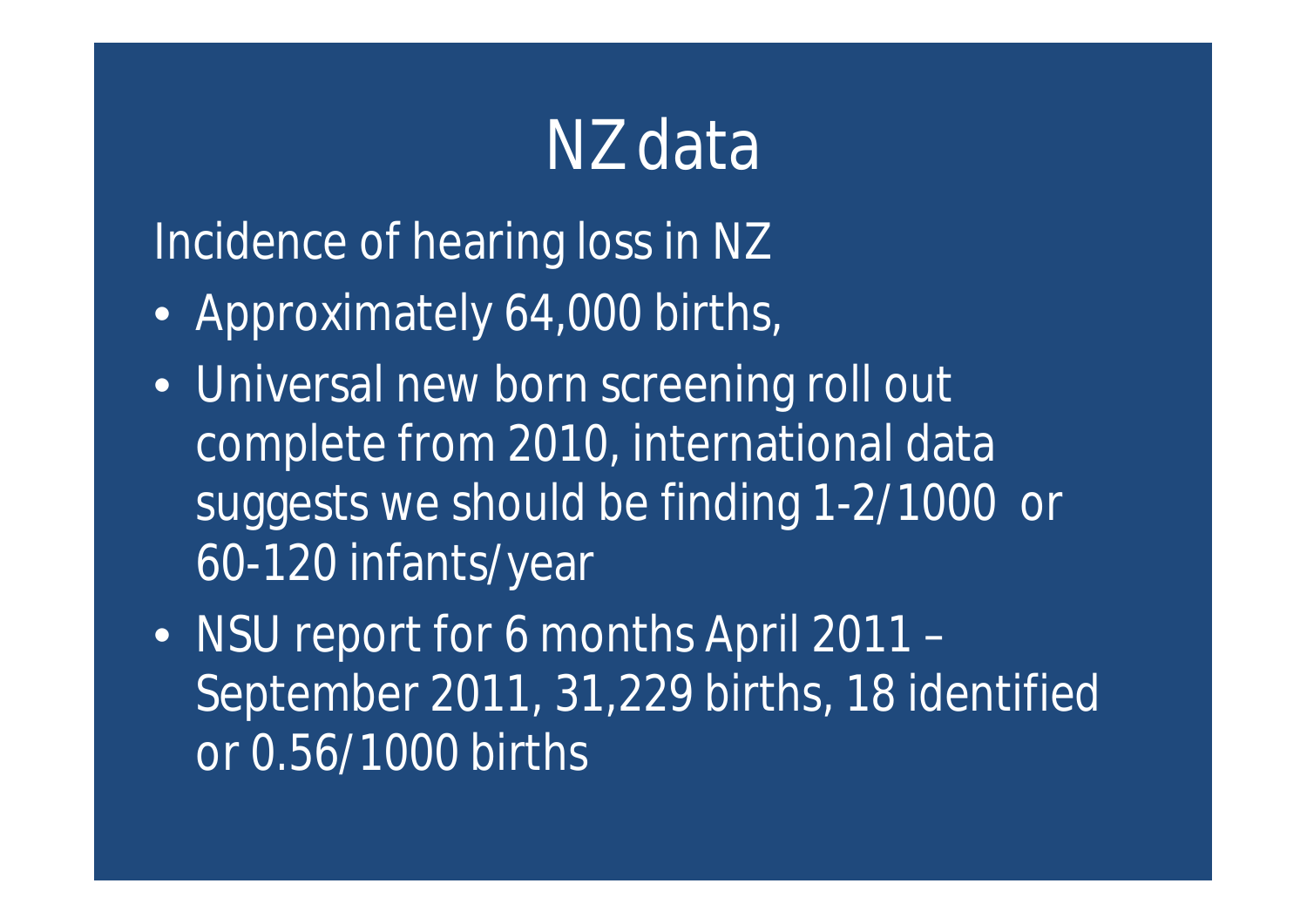# Increase in occurrence from birth to older childhood

•Numerous studies and data from screening programmes show an increase in hearing loss, presumably to progressive or late onset, however it is possible that some are mild losses that were not identified by screening

•Due to the increasing duration of universal screening programmes in many countries it has now become possible to investigate the success of accepted risk factors in identifying late onset or progressive permanent hearing loss

Wood, Davis, Sutton, 2013. International Journal of Audiology, 52: 394–399 Beswick, Driscoll, Kei, Khan, Glennon, 2013. J Am Acad Audiol 24:205–213 Beswick, Driscoll, Kei, Glennon, 2012. International Journal of Pediatric Otorhinolaryngology 76 , 1046–1056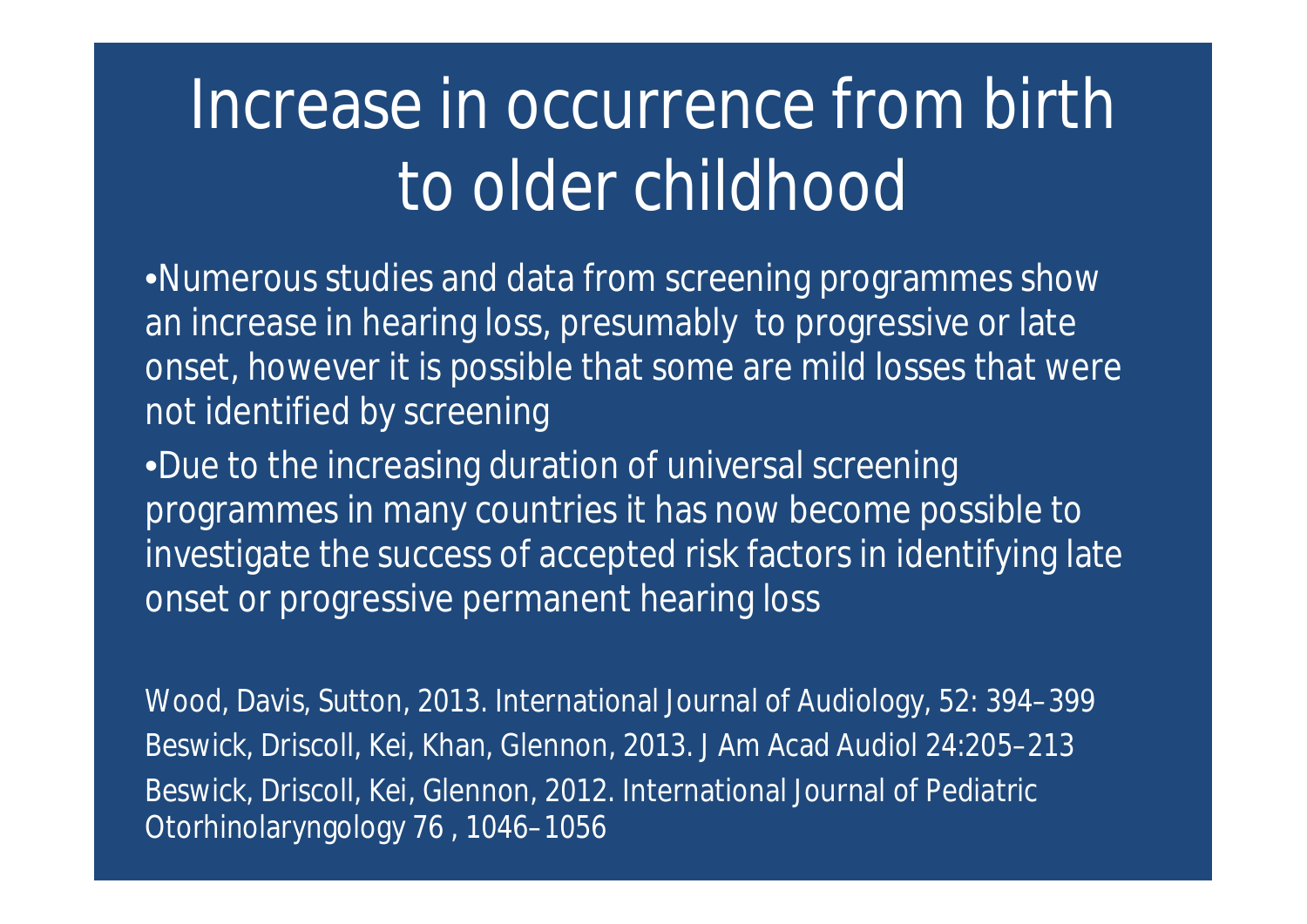#### Deafness Notification Report (Digby, 2013)

NZ Deafness Notification report shows pleasing increase in number of infants identified around the first few months from birth and then a second peak at age 4-5 due to the second universal hearing screen (B4 School check)

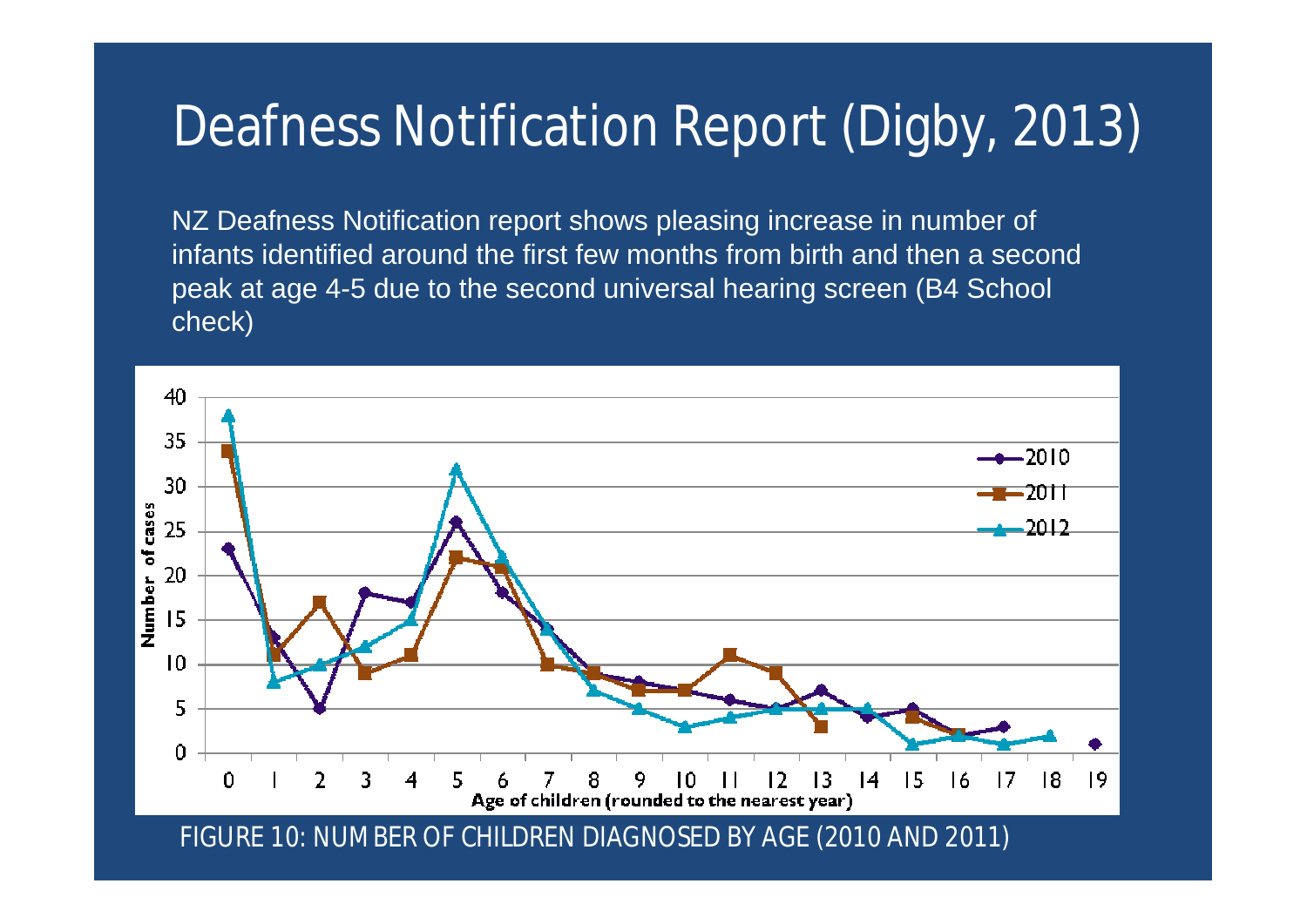### Deafness database 2005



Average age of identification for children with hearing loss at least moderate in degree over 15 years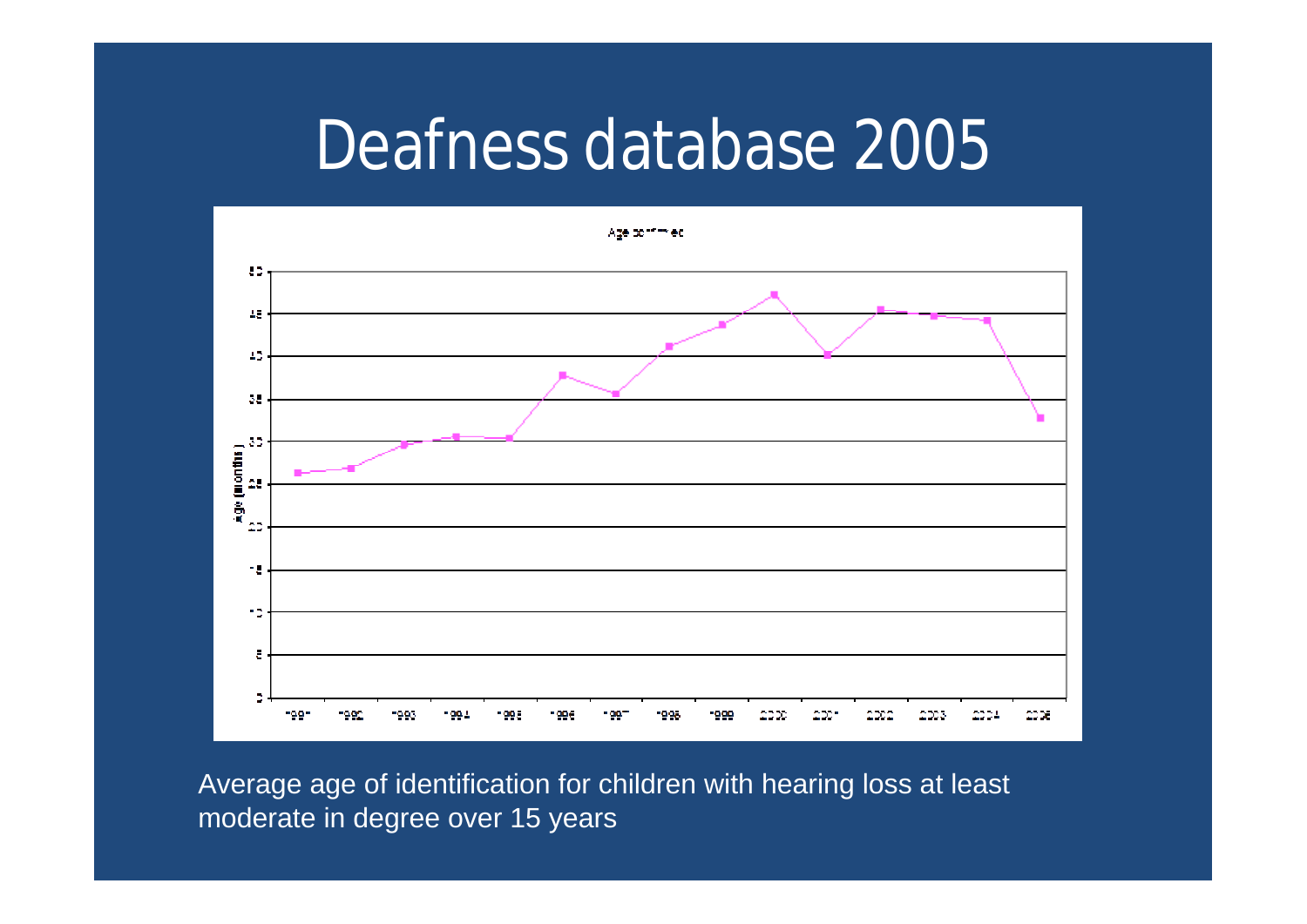# Reporting Issues

- Deafness database report is dependent on Audiologist filling out the form and may be overlooked in the numerous forms that must be completed
- NSU report from 20 DHBs has acknowledged missing data in the audiology results. Also dependent on Audiologist filling out form
- Auditing of this feature of the screening programme not fully functional yet.
- (seem to have lost some babies with hearing loss somewhere, or else we are special in NZ!)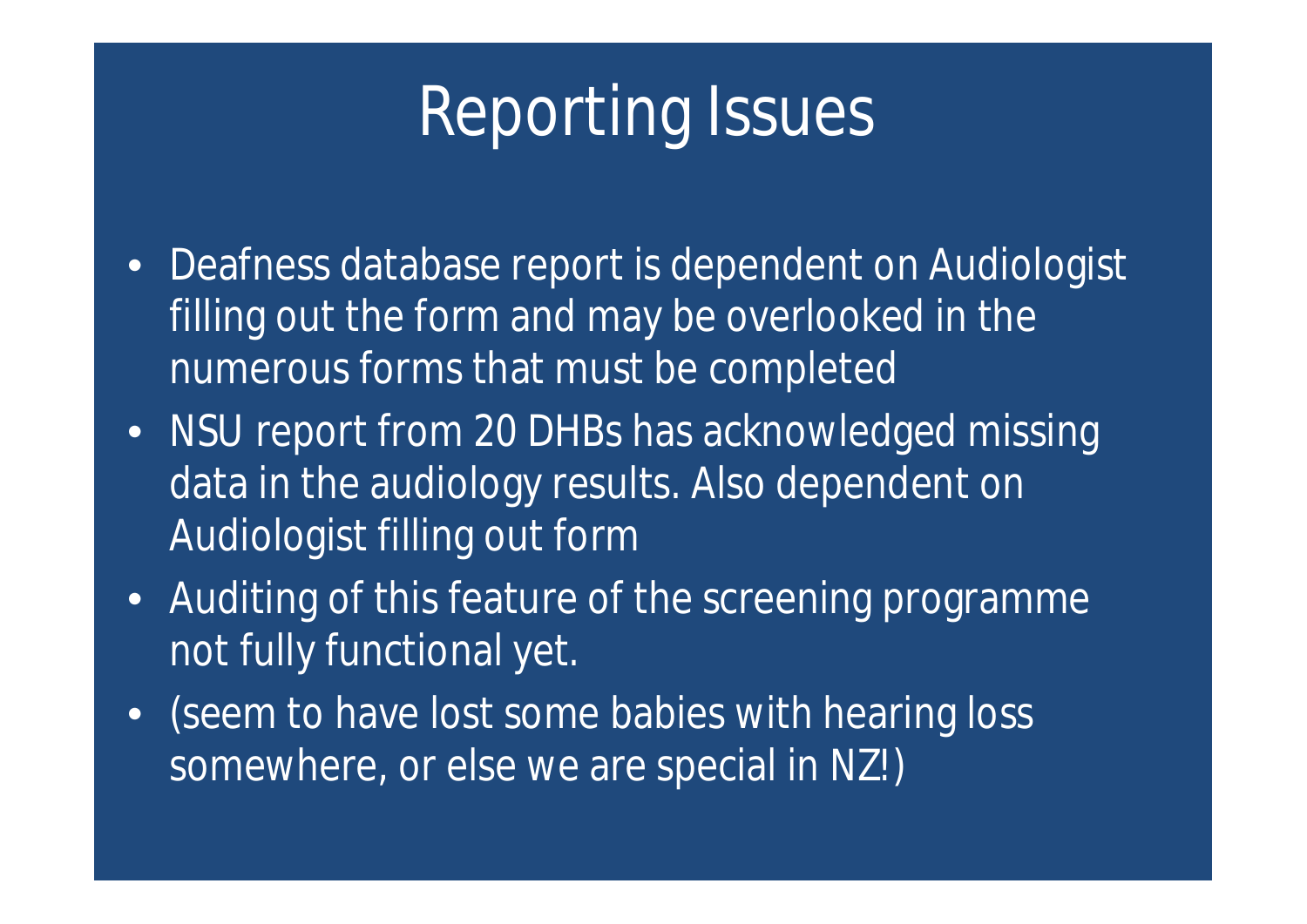## Identification of hearing loss



FIRST SUSPICION OF HEARING LOSS FOR CHILDREN BORN IN NZ (2012)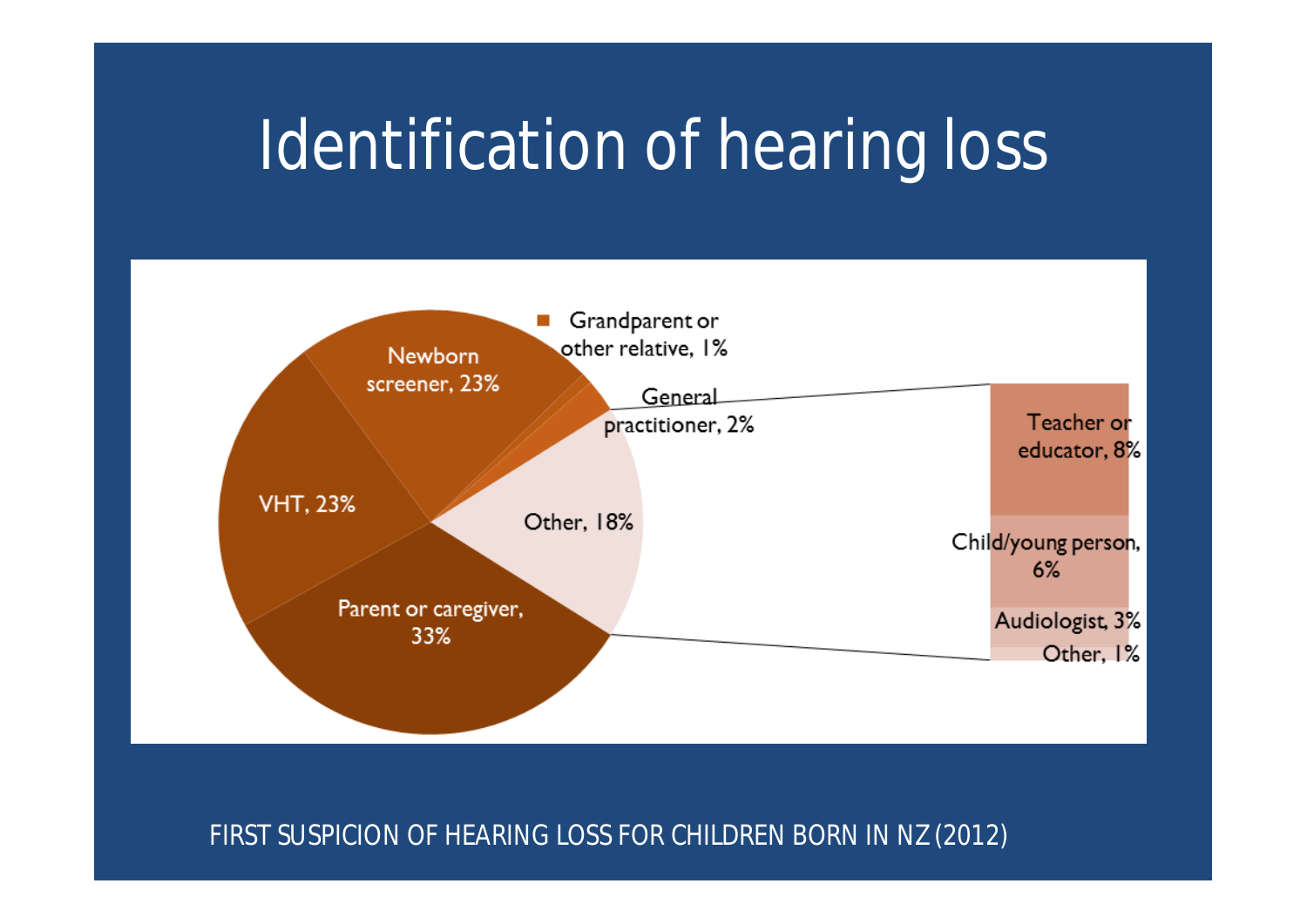# NZ risk factors for late onset and progressive losses

Largely based on JCIH 2007

- Family History
- Craniofacial anomalies
- Head trauma
- Bacterial/viral meningitis
- Syndrome
- TORCHS (suspicion not confirmation)
- Jaundice at the level of transfusion
- Ventilation (no duration specified)
- NICU more than 5 days (level 3)
- Other (often used for ototoxic drugs)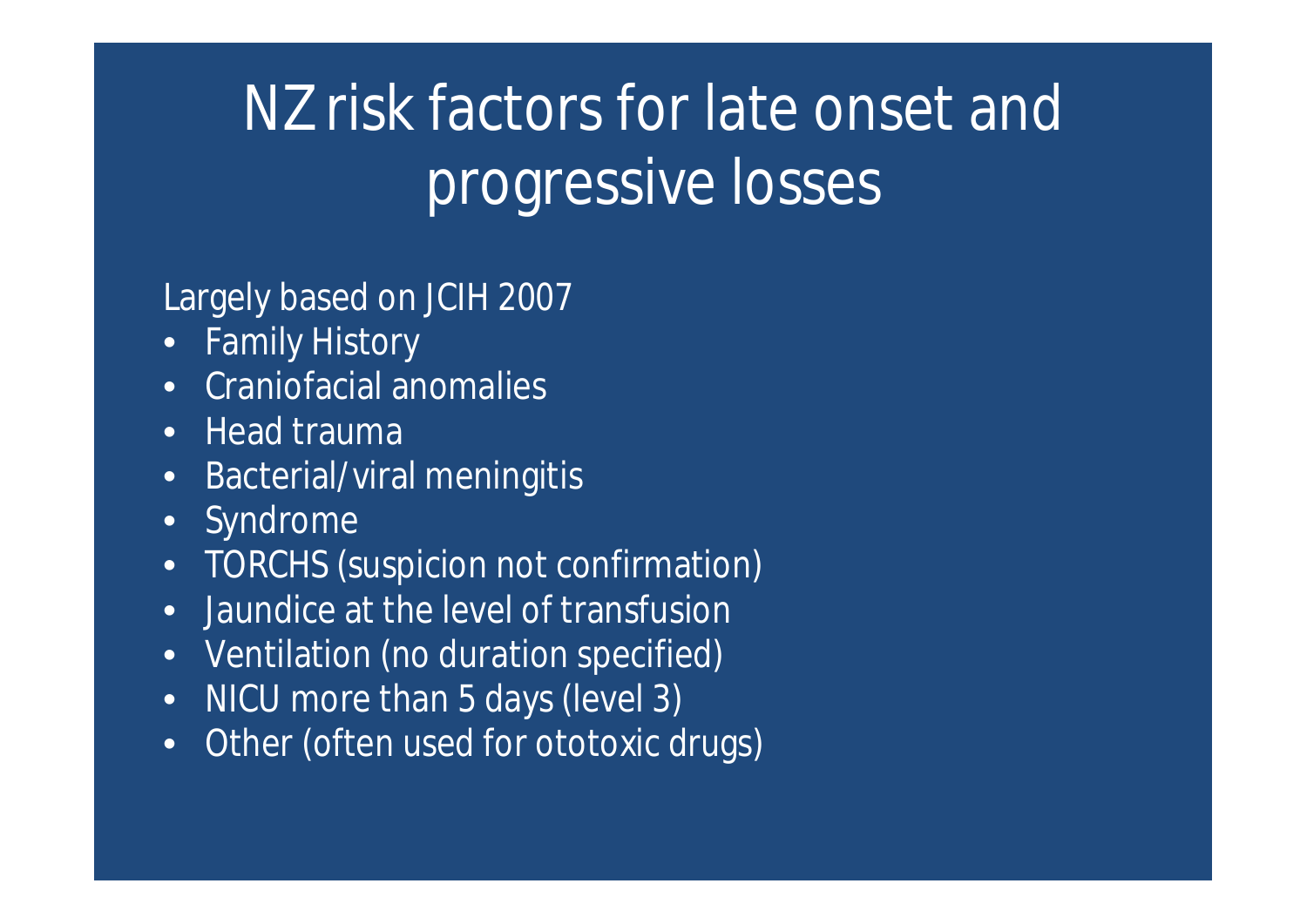#### NZ largely adapted JCIH indicators with some minor modifications

#### Joint Committee on Infant Hearing (JCIH) 2007

Appendix 1. Risk Indicators Associated With Permanent Congenital, Delayed-Onset, or **Progressive Hearing Loss in Childhood.** 

- 1. Caregiver concern' regarding hearing, speech, language, or developmental delay (Roizen, 1999).
- 2. Family history' of permanent childhood hearing loss (Cone-Wesson et al., 2000; Morton & Nance, 2006).
- 3. Neonatal intensive care of >5 days, or any of the following regardless of length of stay: ECMO," assisted ventilation. exposure to ototoxic medications (gentamycin and tobramycin) or loop diuretics (furosemide/lasix), and hyperbilirubinemia requiring exchange transfusion (Fligor et al., 2005; Roizen, 2003).
- 4. In-utero infections, such as CMV,' herpes, rubella, syphilis, and toxoplasmosis (Fligor et al., 2005; Fowler et al., 1992; Madden et al., 2005; Nance et al., 2006; Pass et al., 2006; Rivera et al., 2002).
- 5. Craniofacial anomalies, including those involving the pinna, ear canal, ear tags, ear pits, and temporal bone anomalies (Cone-Wesson et al., 2000).
	- 6. Physical findings, such as white forelock, associated with a syndrome known to include a sensorineural or permanent conductive hearing loss (Cone-Wesson et al., 2000).
	- 7. Syndromes associated with hearing loss or progressive or late-onset hearing loss," such as neurofibromatosis, osteopetrosis, and Usher syndrome (Roizen, 2003). Other frequently identified syndromes include Waardenburg, Alport, Pendred, and Jervell and Lange-Nielson (Nance, 2003).
	- 8. Neurodegenerative disorders," such as Hunter syndrome, or sensory motor neuropathies, such as Friedreich ataxia and Charcot-Marie-Tooth syndrome (Roizen, 2003).
	- 9. Culture-positive postnatal infections associated with sensorineural hearing loss," including confirmed bacterial and viral (especially herpes viruses and varicella) meningitis (Arditi et al., 1998; Bess, 1982; Biernath et al., 2006; Roizen, 2003).
- 10. Head trauma, especially basal skull/temporal bone fracture' requiring hospitalization (Lew et al., 2004; Vartialnen et al., 1985; Zimmerman et al., 1993).
- 11. Chemotherapy" (Bertolini et al., 2004).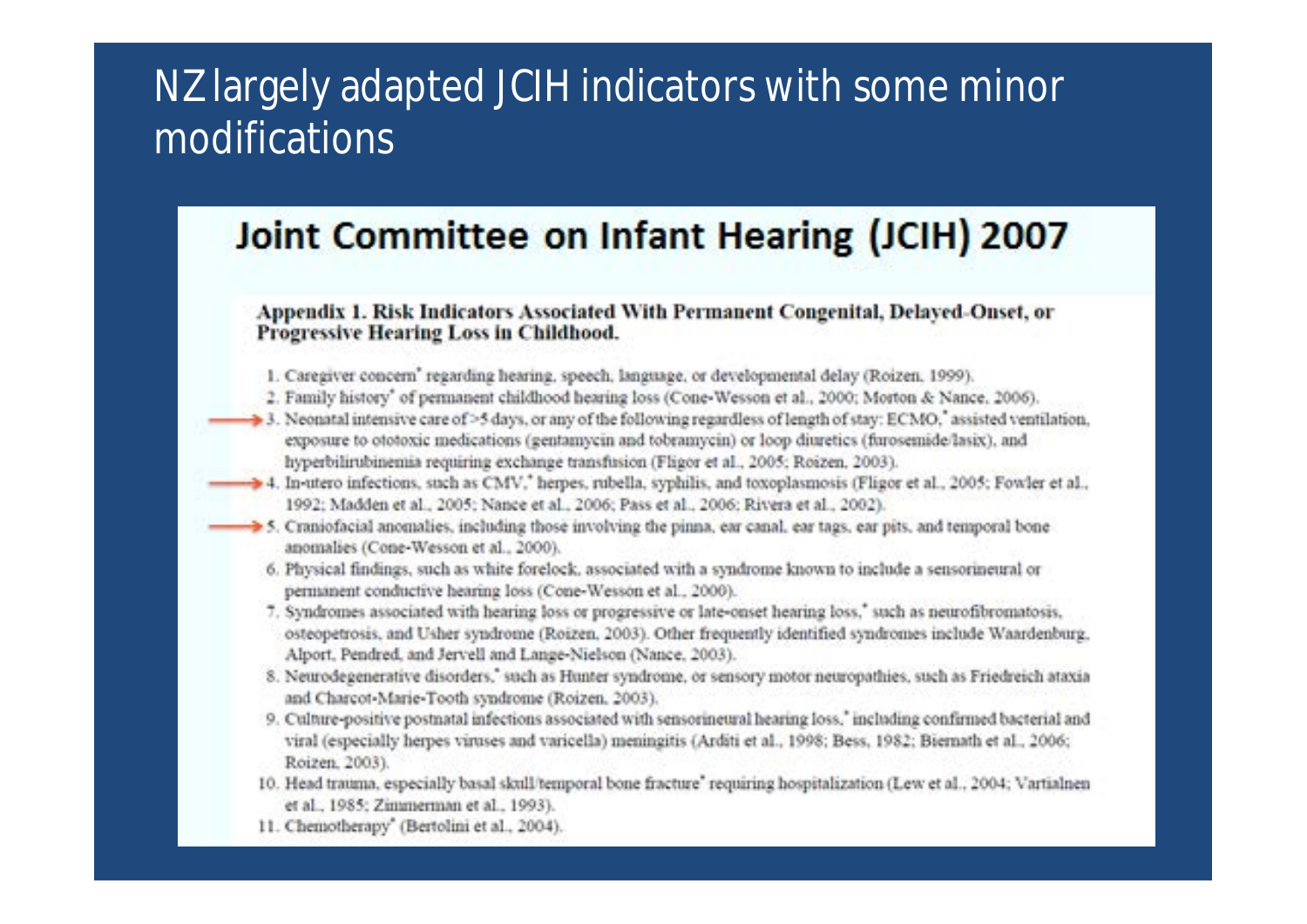#### NZ protocol for targeted follow up

#### **Pre October 2010**

- Family History Direct
- TORCHS for all
- Craniofacial, including pits and tags

#### **Post October 2010**

- Family History –immediate and second degree relatives –extended family members (blood relations), such as aunties, uncles, cousins and grandparents, included if known.
- Craniofacial Anomalies exclusion of pits and tags in isolation
- CPAP is no longer included in the NICU risk factors
- ECMO and IPPV remain as Ventilation Risk factors (no time limit)
- Risk factor questions asked of Well Babies screeners are only required to ask the family history and phototherapy for jaundice questions. Screeners must continue to check for craniofacial anomalies including atresia, microtia and cleft palate (TORCHs dropped).
- Clarified ototoxic drugs had to be above therapeutic level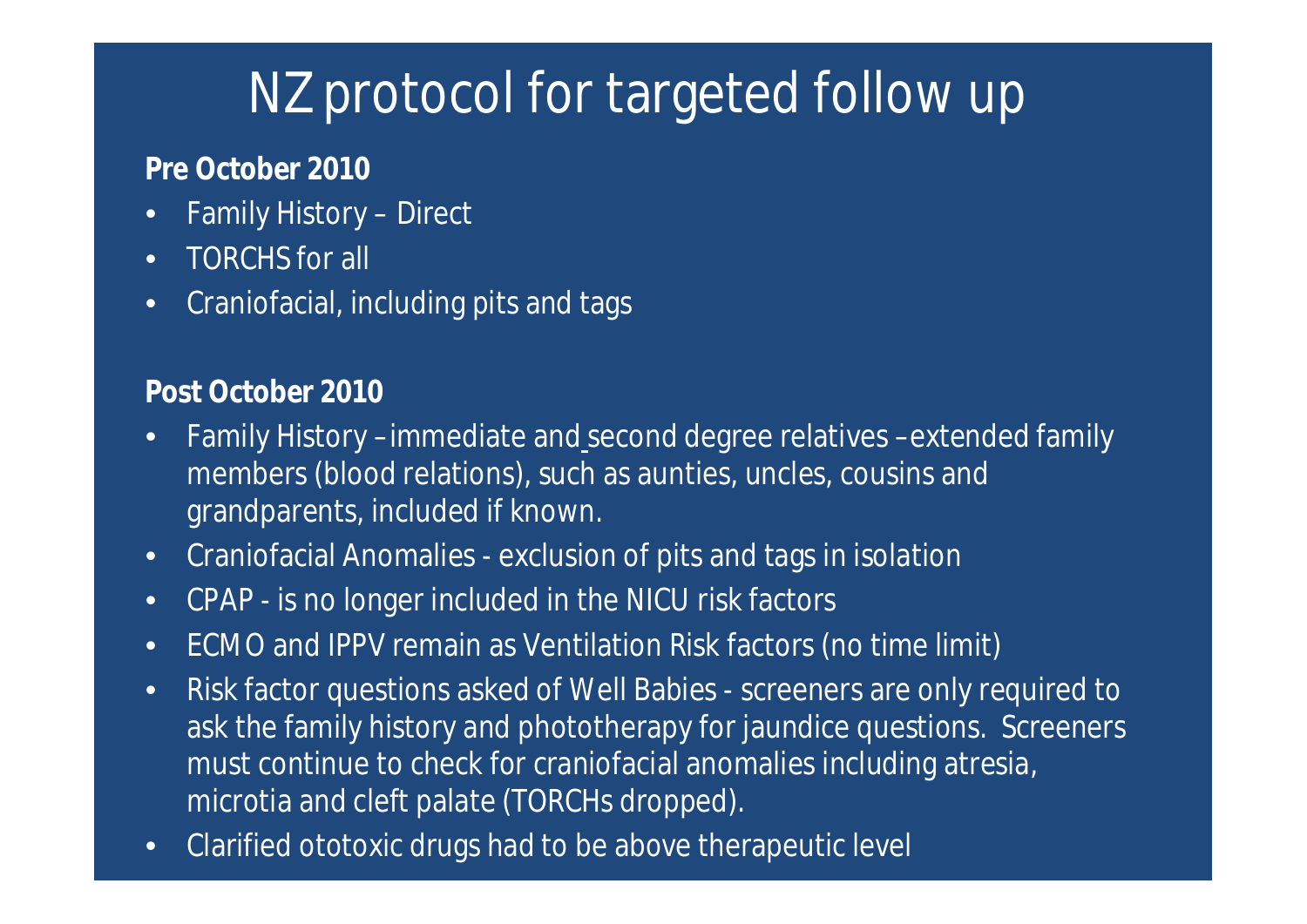# Protocol Changes ADHB data April 2010 -

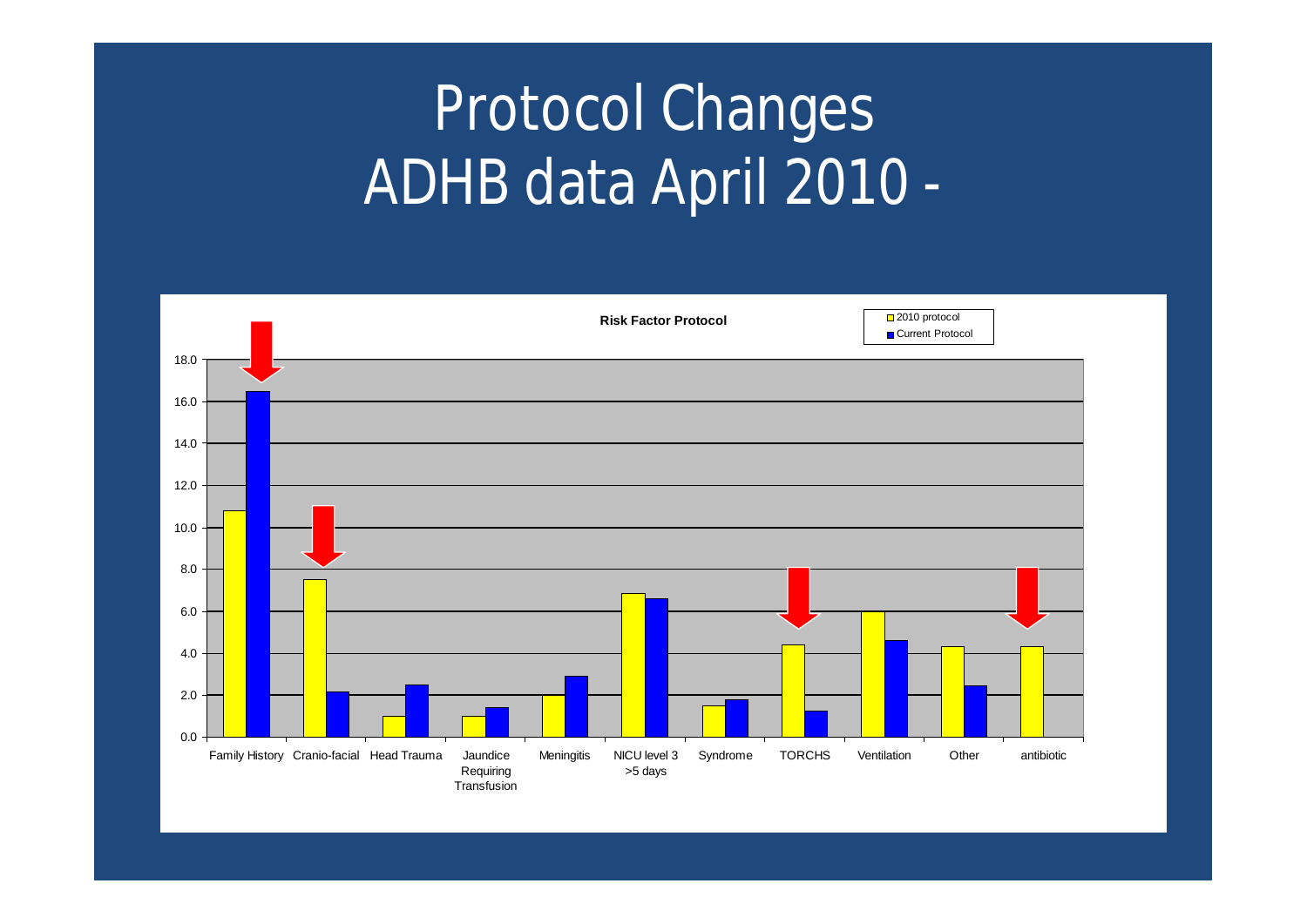### ADHB

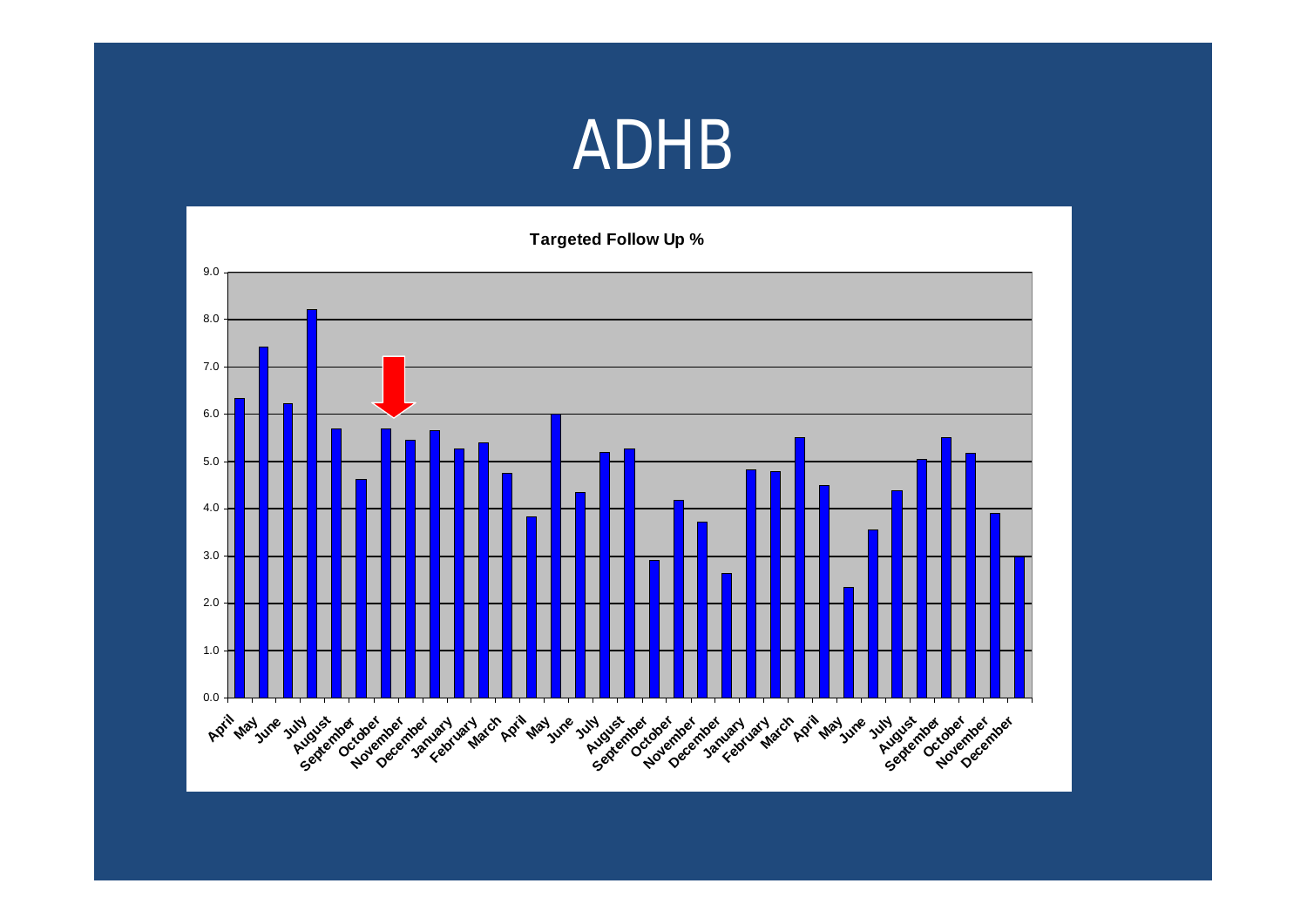

#### 20 DHBs

1 protocol, 20 interpretations

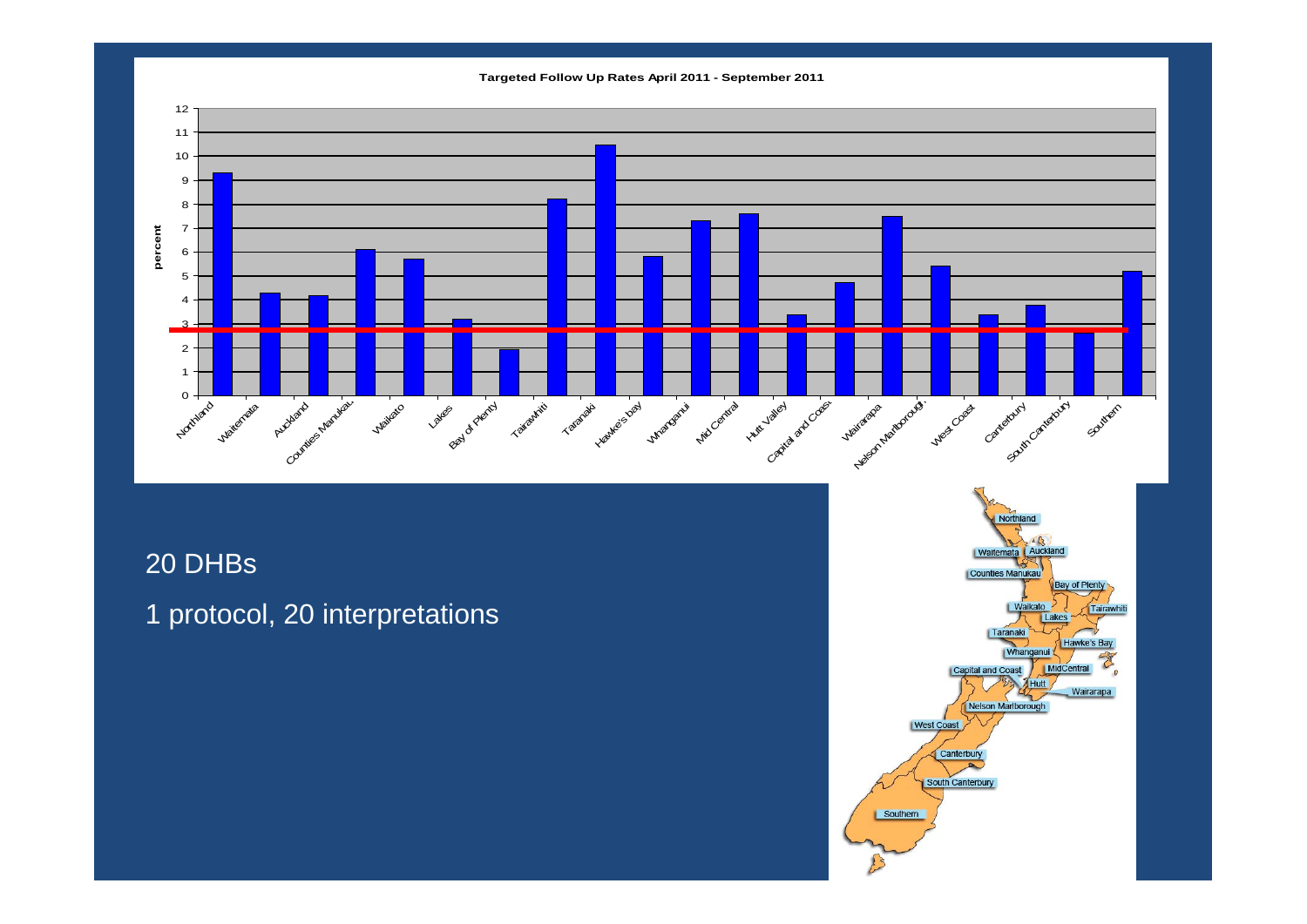## ADHB results

- ADHB screens approximately 14% NZ population due to large inter-DHB flows of high risk infants
- Provides audiology services for WDHB (NZ's largest DHB) and ADHB, approximately 22% NZ population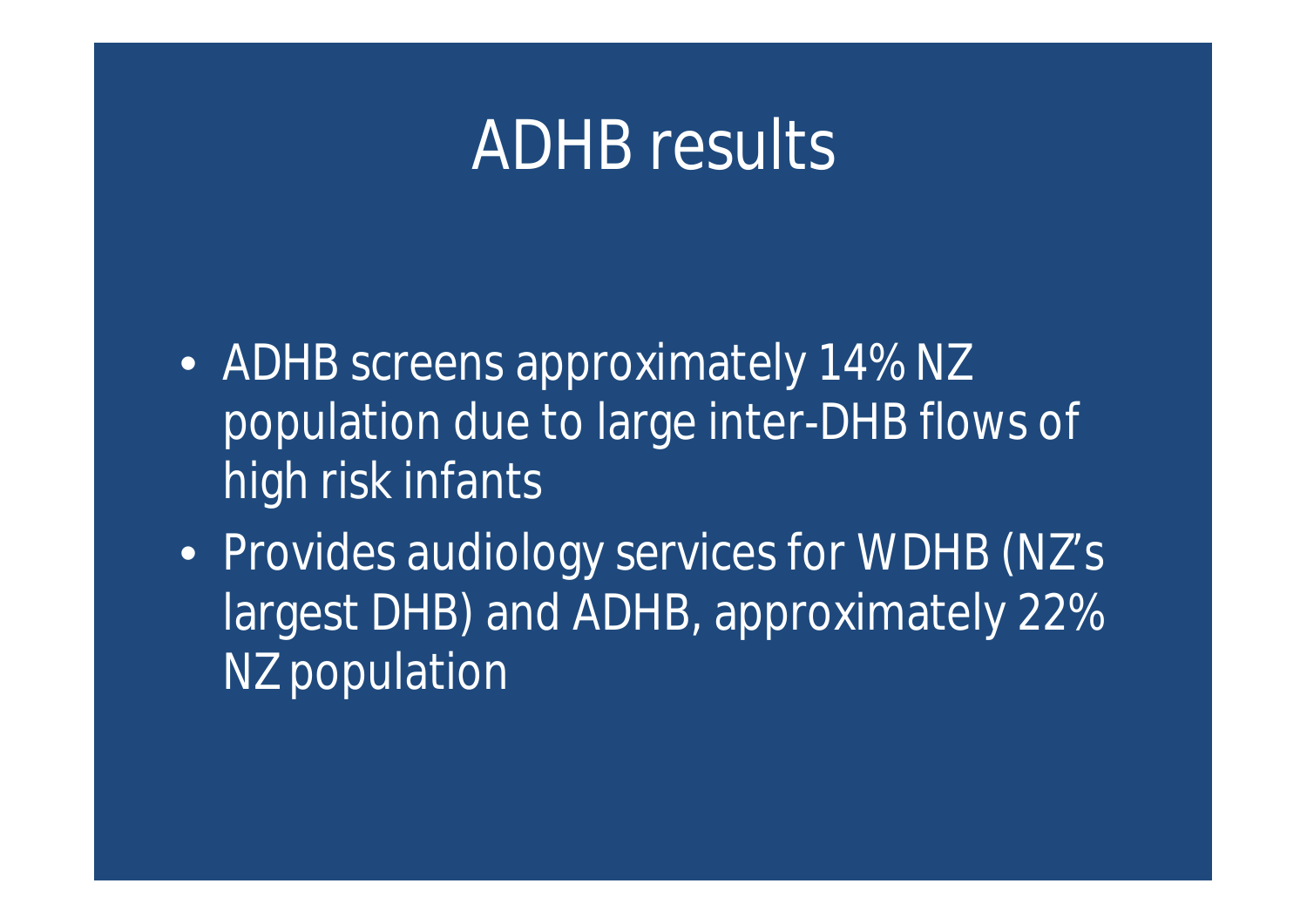# ADHB All Risk Factors

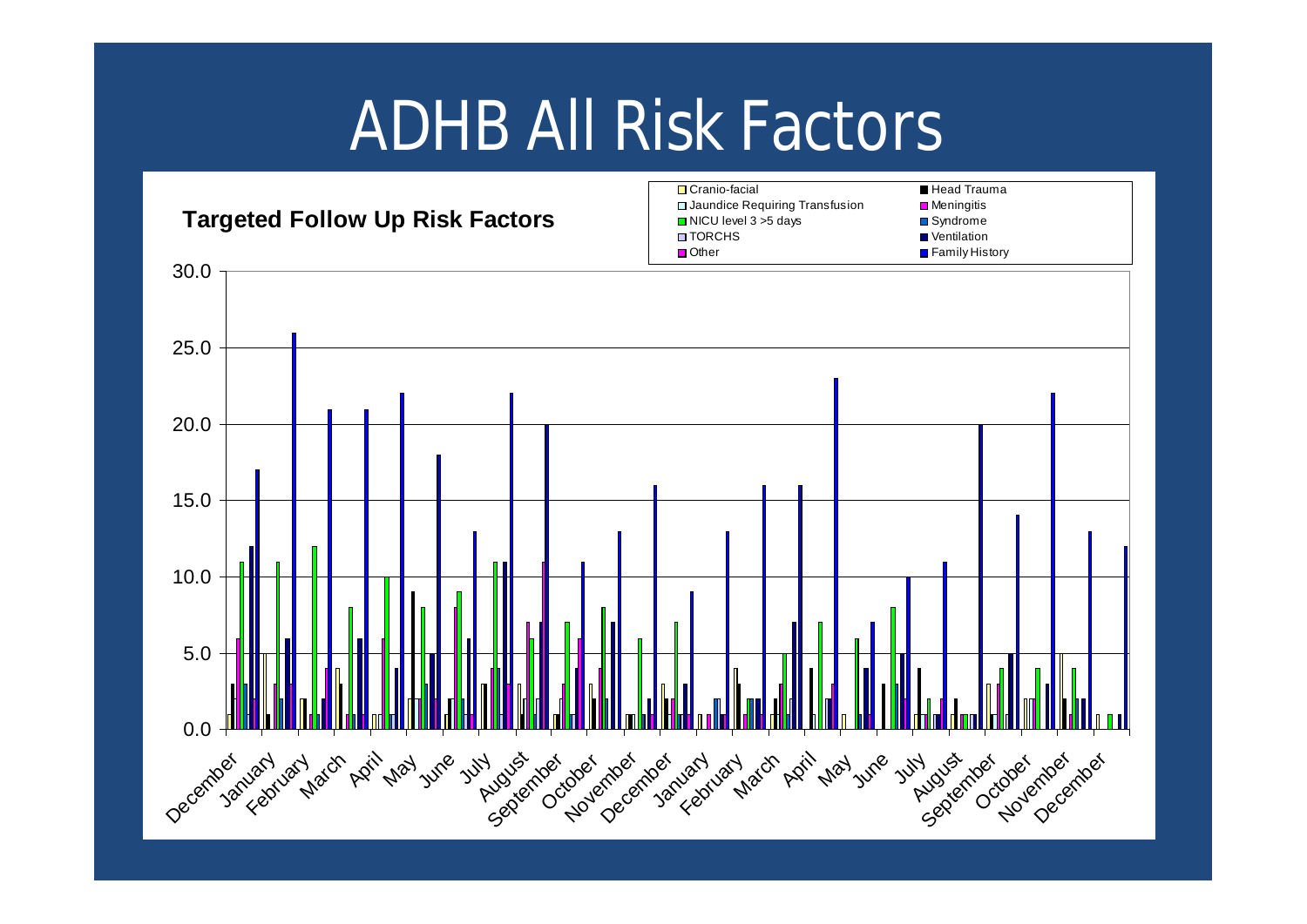# Family History

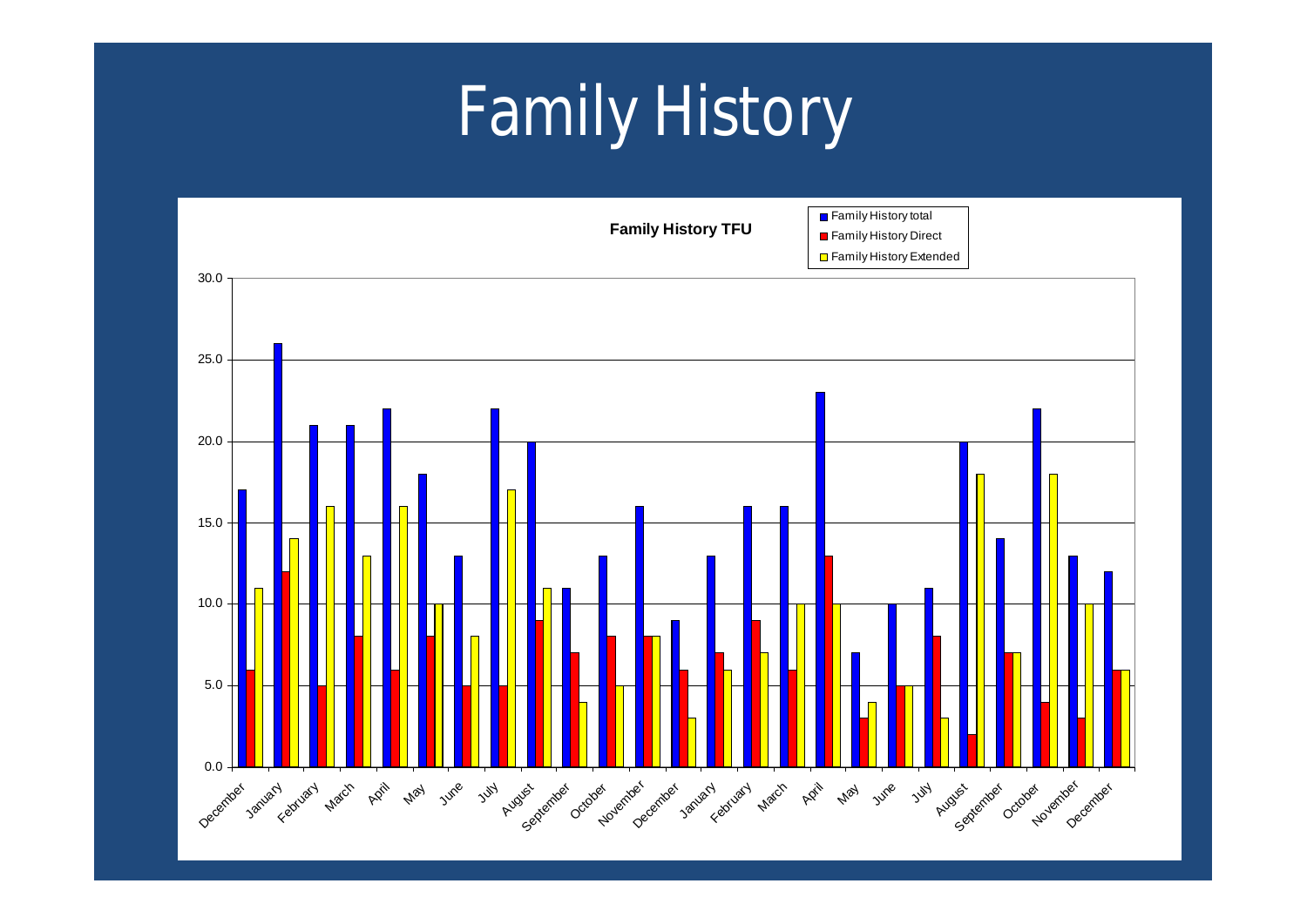#### Current Audiology Targeted Follow Up Protocol



Due to very high numbers of referrals for TFU and the impact on audiology services the diagnostic test protocol was adapted to reduce the number of appointments required

#### DPOAE screen at 18 months

If passing level of DPOAES present in each ear – discharge

If not, continue testing with tympanometry and VRA

If strong concerns can see earlier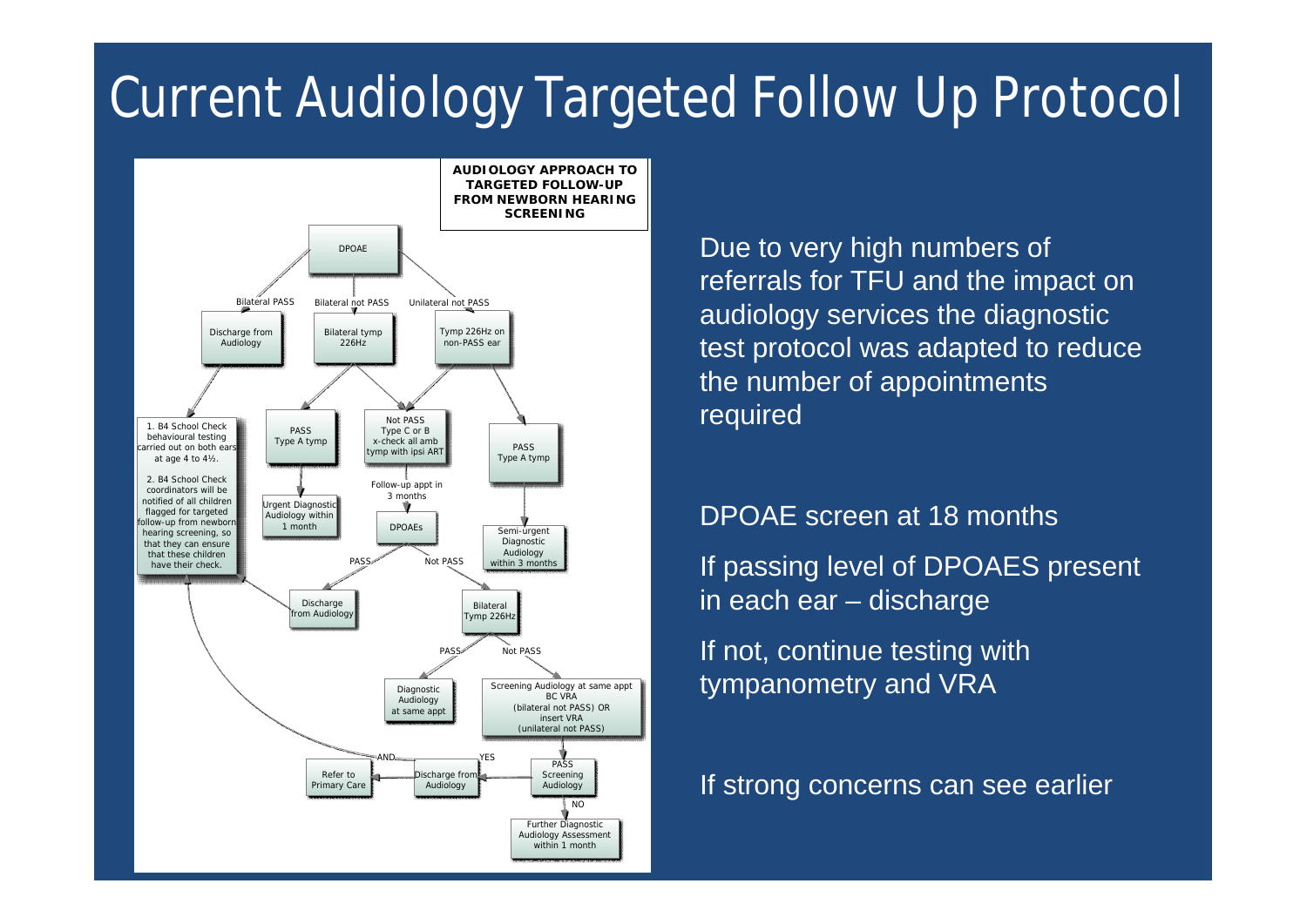# Success Of NZ Risk Factors ADHB and WDHB

Data from April 2010 – October 2011

"Invitation to contact" – families are approached twice to ask for an appointment, if no contact made they are removed from the list ADHB

- Notified Births 13,678,
- 643 referred for TFU
- Results for 275 (43% came for an appointment)

**WDHB** 

- Notified Births approx 14,000
- Should have been 670 referred for TFU
- Results for 192 (difficult to calculate % as different database used)

**No permanent hearing losses identified at 18 month point from approximately 28,000 births**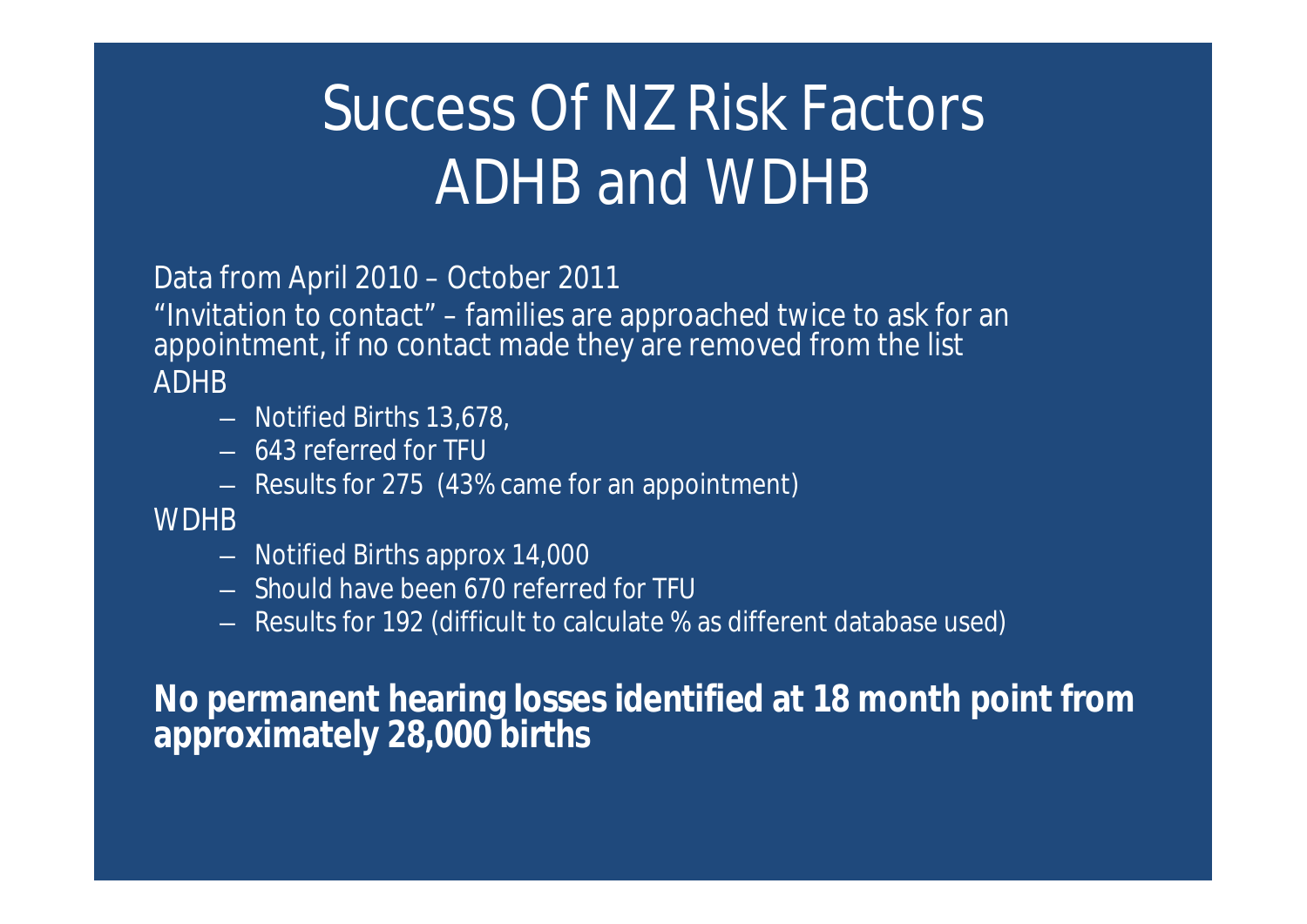Risk factors reviews from larger data sets UK Results (Wood, Davis, Sutton, 2013. International Journal of Audiology, 52: 394–399)

2,307,880 children born 01/04/06 – 30/09/09 in England. 2.99% of the birth population passed the screen with risk factors that required targeted surveillance. The risk factors with the highest prevalence:

- (1) Syndrome (other than Down's) associated with a hearing loss
- (2) NICU with refer in both ears at OAE and pass in both ears at AABR
- (3) Craniofacial anomaly
- (4) Down's syndrome
- (5) Congenital infection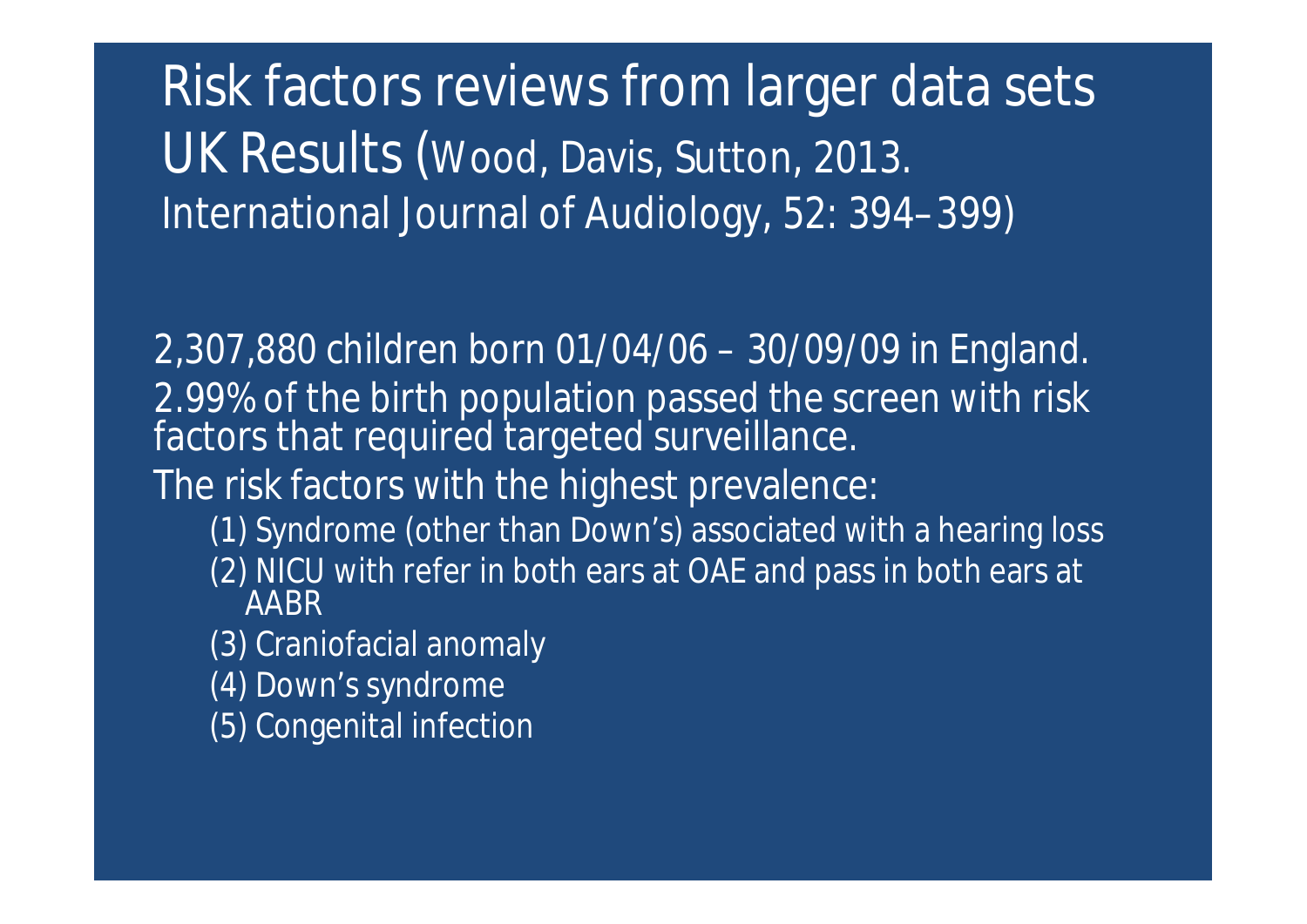

- 98% offered out of 69043 eligible
- 53% took up offer of appt 38043
- 103 (0.35%) had a PCHI (30 unilateral and 73
- bilateral)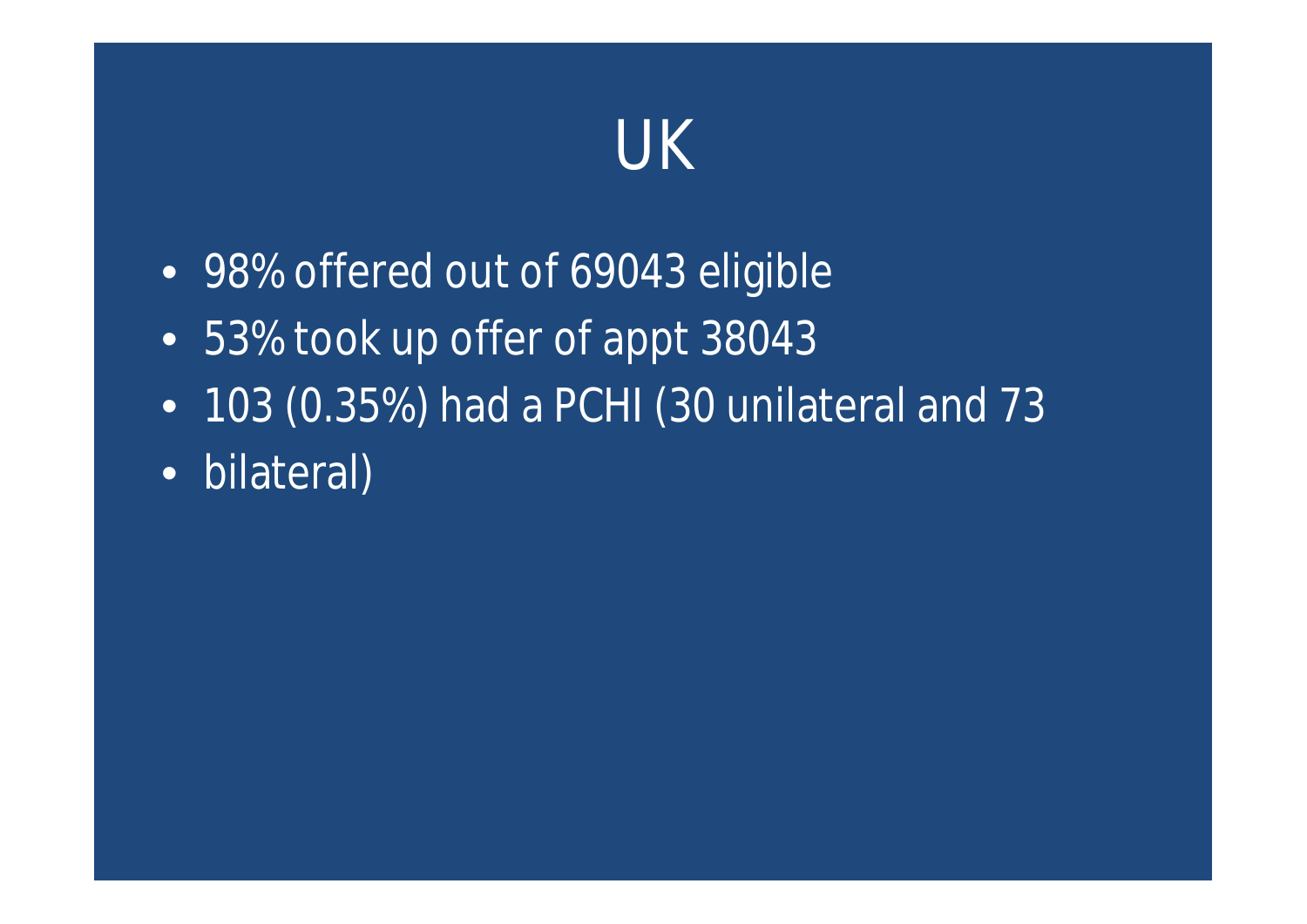# UK

- Retain risk factors 1-5
- Others are discontinued
- "Not only is there a lack of robust evidence about the relative number of congenital PCHI and other later acquired PCHI in children, but additionally there is a lack of robust epidemiological data about the optimal age to look for later onset PCHI".
- This strategy will be appropriate for programmes and countries where the prevalence and natural history of PCHI are similar to those in the UK.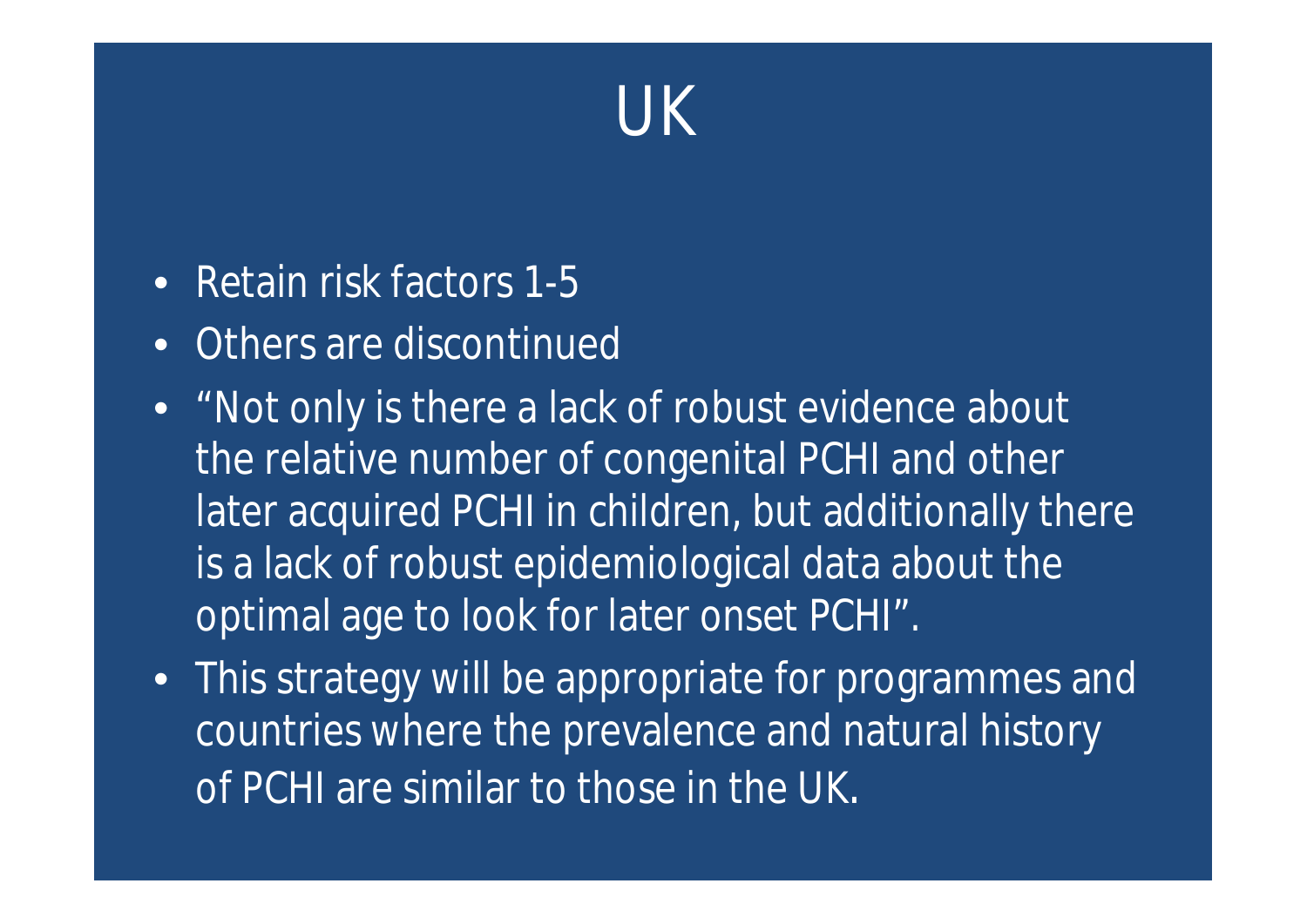#### **Oueensland**

Beswick, Driscoll, Kei, Glennon, 2012. International Journal of Pediatric Otorhinolaryngology 76 , 1046–1056 Benchmark of <4% of children who are screened should be referred for targeted surveillance Risk factors based on combination of JCIH and UK risk factors

|  | High Risk Indicators (If 'Yes', Audiology surveillance is required: copy of completed form to be sent to Audiology) |  |
|--|---------------------------------------------------------------------------------------------------------------------|--|
|--|---------------------------------------------------------------------------------------------------------------------|--|

|          |  |  | The Family history of permanent childhcod hearing loss (mother / father / siblings of baby only) excluding grommets / ear infection / trauma |  |  |  |
|----------|--|--|----------------------------------------------------------------------------------------------------------------------------------------------|--|--|--|
| Details: |  |  |                                                                                                                                              |  |  |  |

|  | Yes No Syndromes associated with hearing loss (eg. Downs, FAS)                                  |
|--|-------------------------------------------------------------------------------------------------|
|  | ■ Yes No Prolonged ventilation ≥ 120 hours (IPPV / CPAP / HHFNCT)                               |
|  | Thes No Bacterial meningitis (confirmed / suspected) Details: 2000 Details:                     |
|  |                                                                                                 |
|  | Yes No Severe asphyxia at birth (convulsions / HIE / PPHN)<br>Details:                          |
|  | Yes No Craniofacial anomalies eg. cleft palates (excluding deft lips and skin tags)<br>Details: |
|  | Tes No Hyperbilirubinemia levels ≥450µmol/I (Term) or ≥340µmol/I (Preterm)                      |
|  | Toxoplasmosis Rubella CMV Herpes<br>Syphilis                                                    |
|  | Yes No Professional concern<br>Details:                                                         |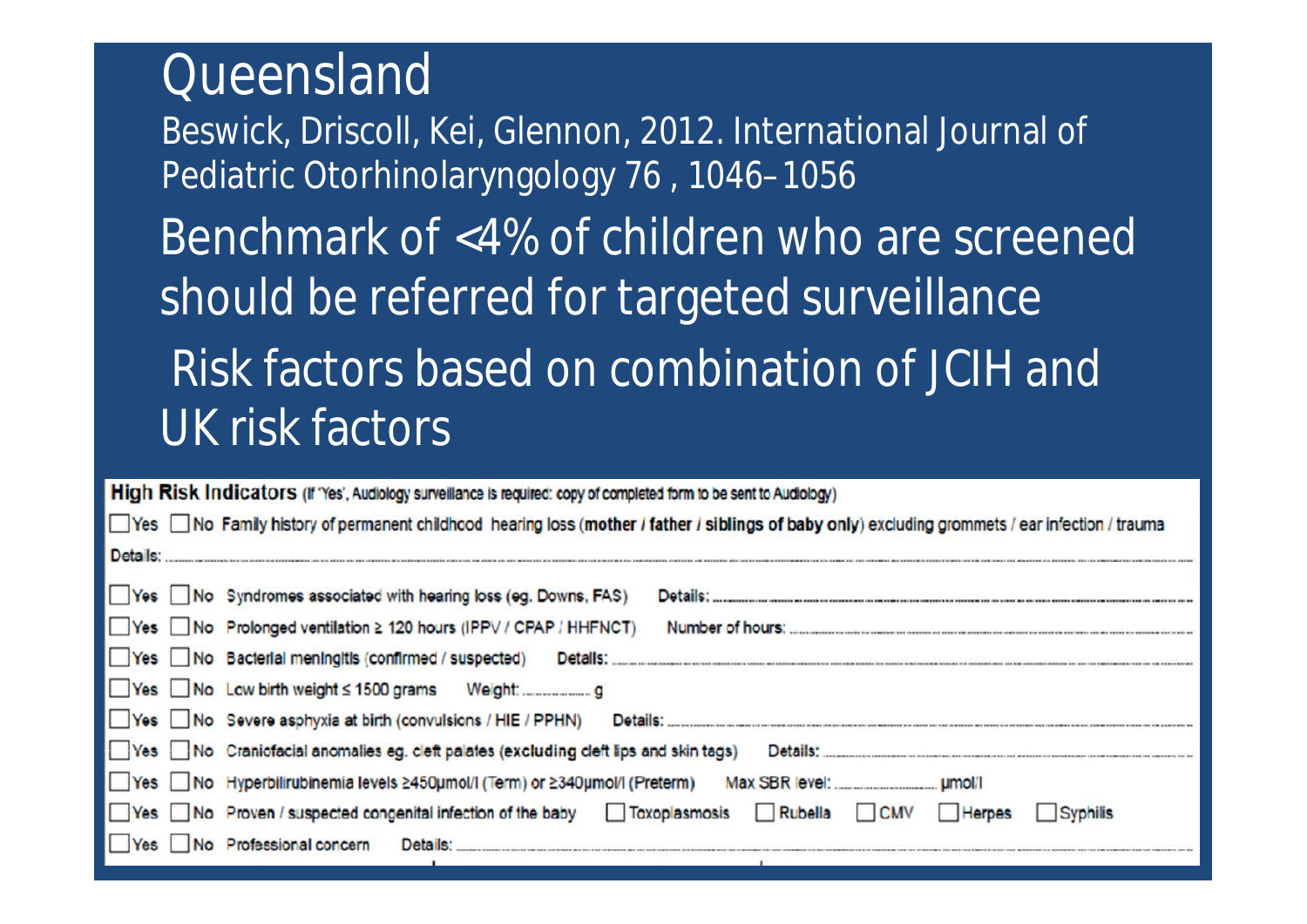## **Queensland Protocol**



[where BOA = Behavioral Observation Audiometry; ENT = Ear, Nose, Throat specialist; HH= Healthy Hearing Program; info = information; OAEs = Otoacoustic Emissions; Tymps = tympanometry;  $PTA =$  Puretone Audiometry;  $VROA =$  Visual Reinforcement  $O$ becounting Audienstry: WAII - Within Manual I in its  $1$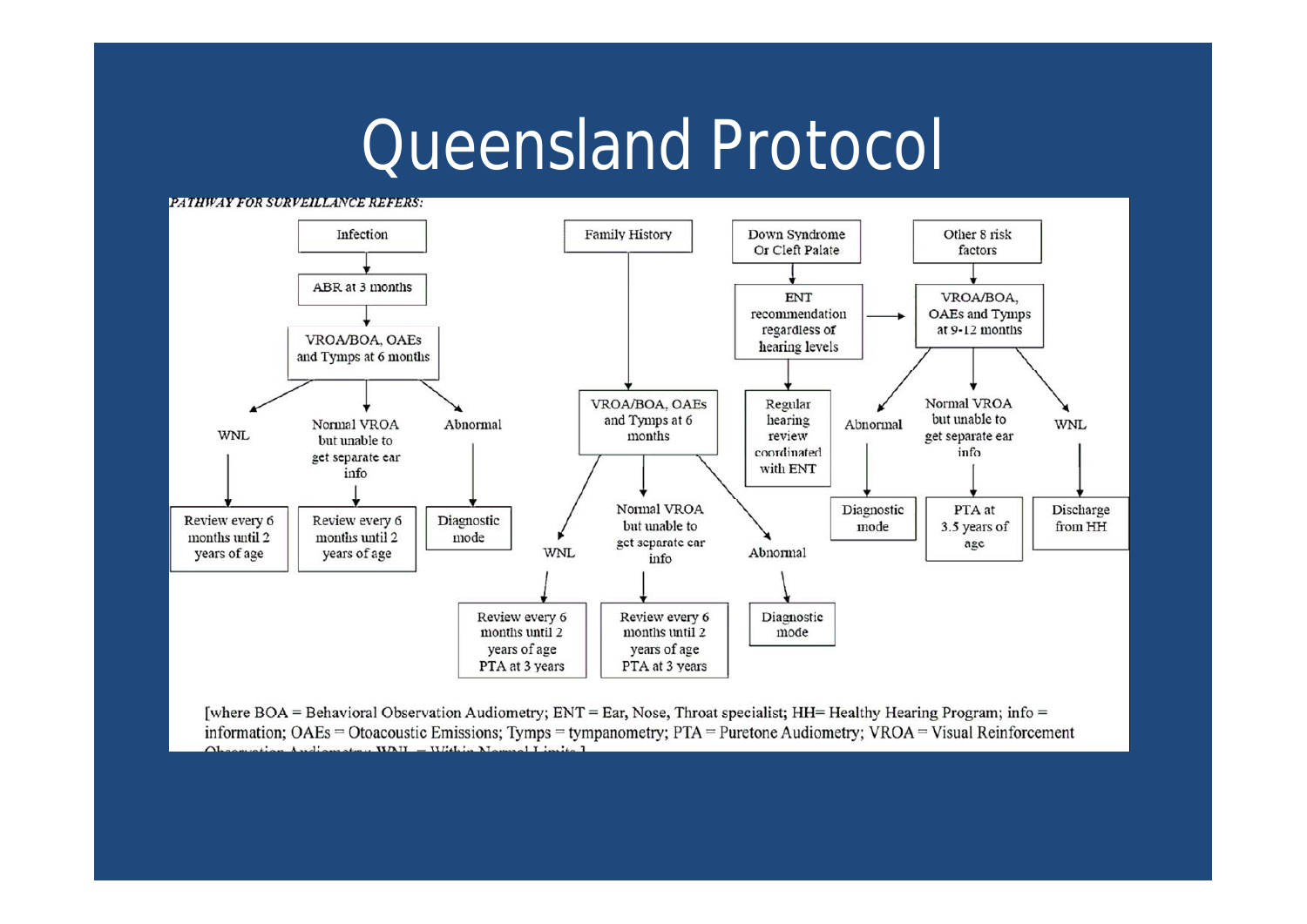## Queensland

- 7320 children for targeted surveillance (2.8% of 261,328)
- 97.3% had normal hearing who completed the very intensive appointment series and discharged from the program
- 56 (0.77%) had hearing loss
- Yields for risk factors (from total 7320)
- Syndrome 3.1%,
- Craniofacial 1.7%
- Severe asphyxia 1.5%
- Family history
- Prolonged ventilation 0.6%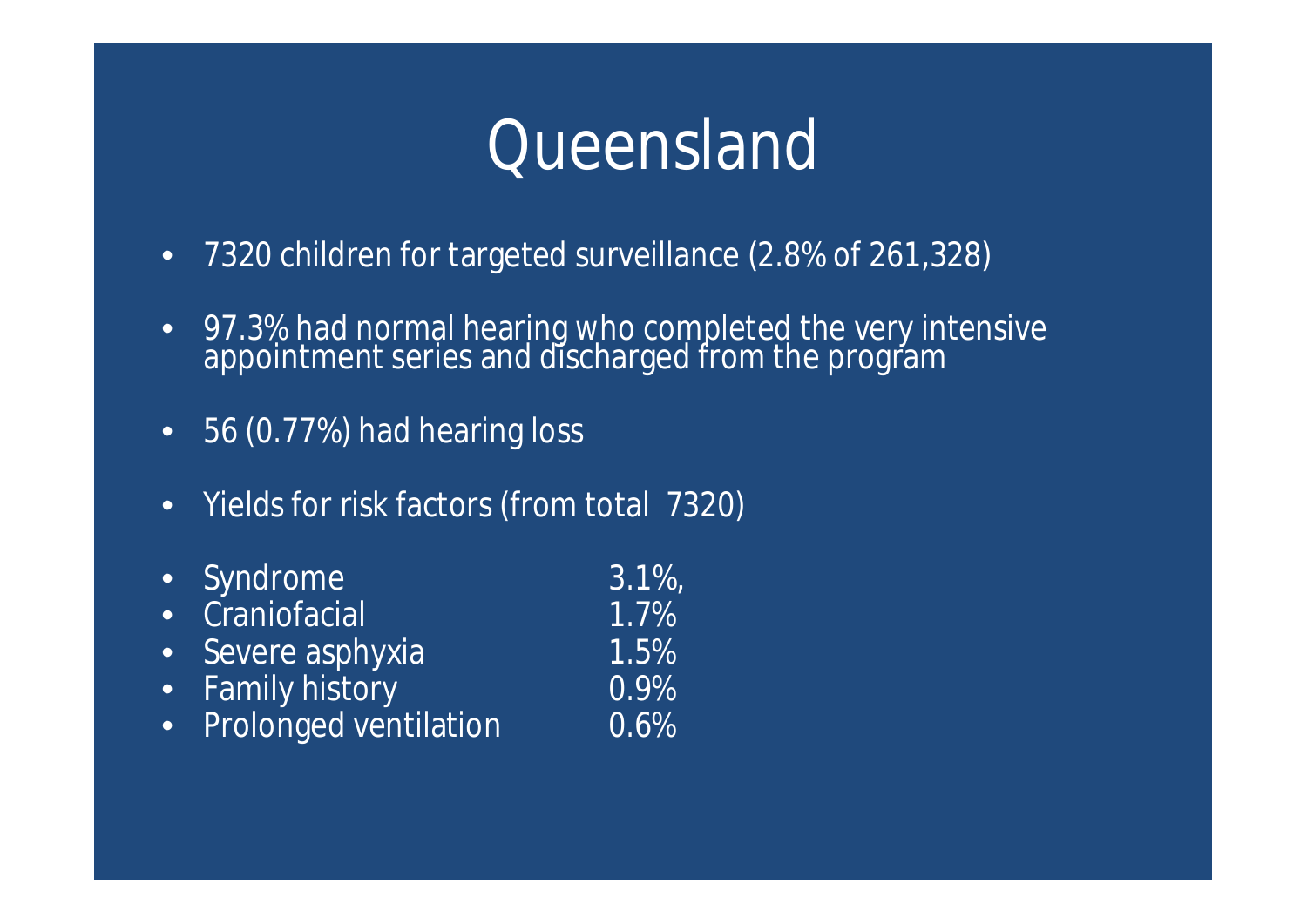# Common findings

degree of hearing loss detected:

- half of the cohort was identified with a mild degree of hearing loss.
- "As mild hearing losses may not be detected at the newborn hearing screen, it is possible that the hearing loss was present at birth in these children".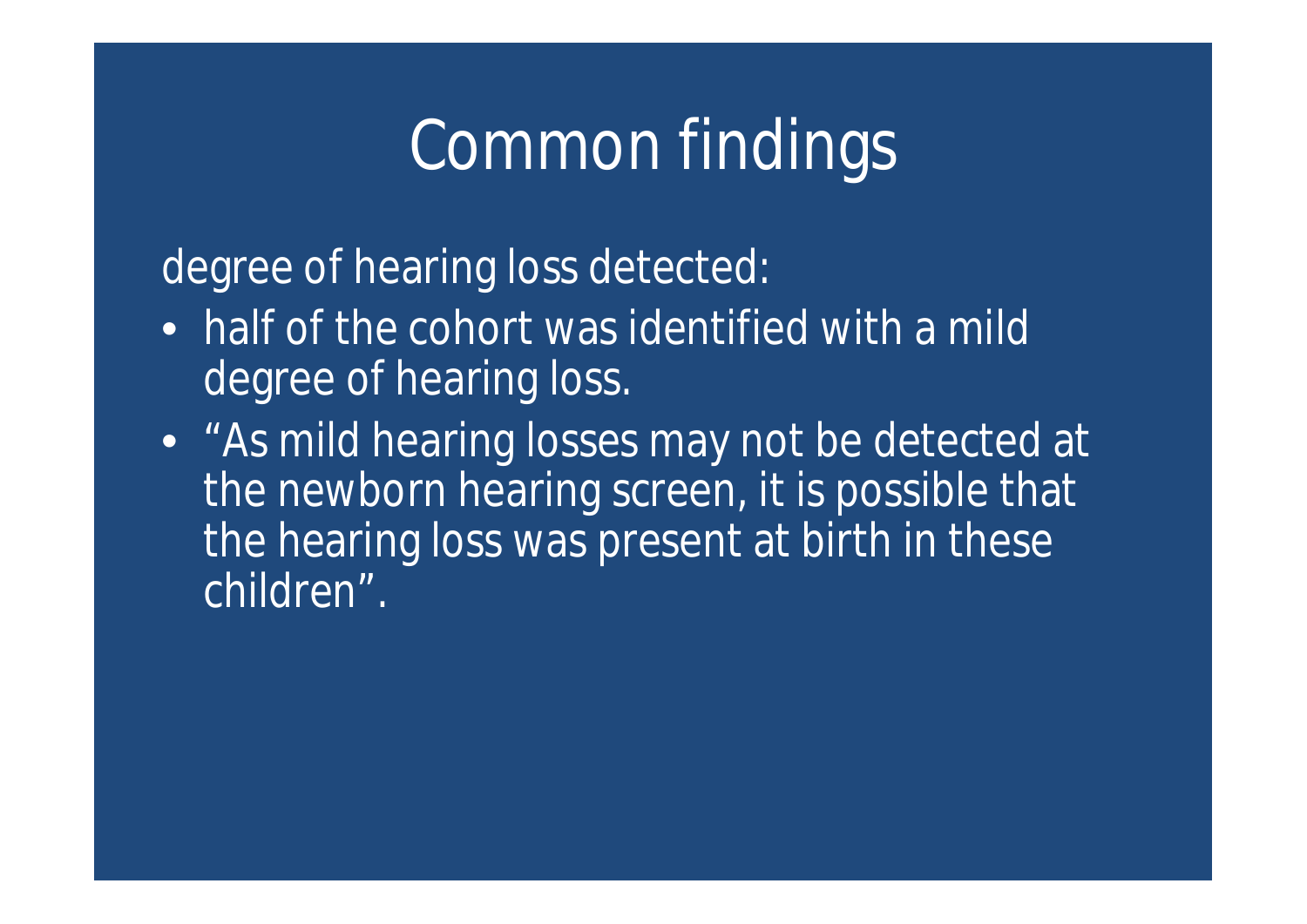#### Problems with on going surveillance

- Poor attendance
- Cost to families of both time and money to attend appoitments
- Burden on audiology and administration services
- Reduction in adult services to accommodate requirements of screening programme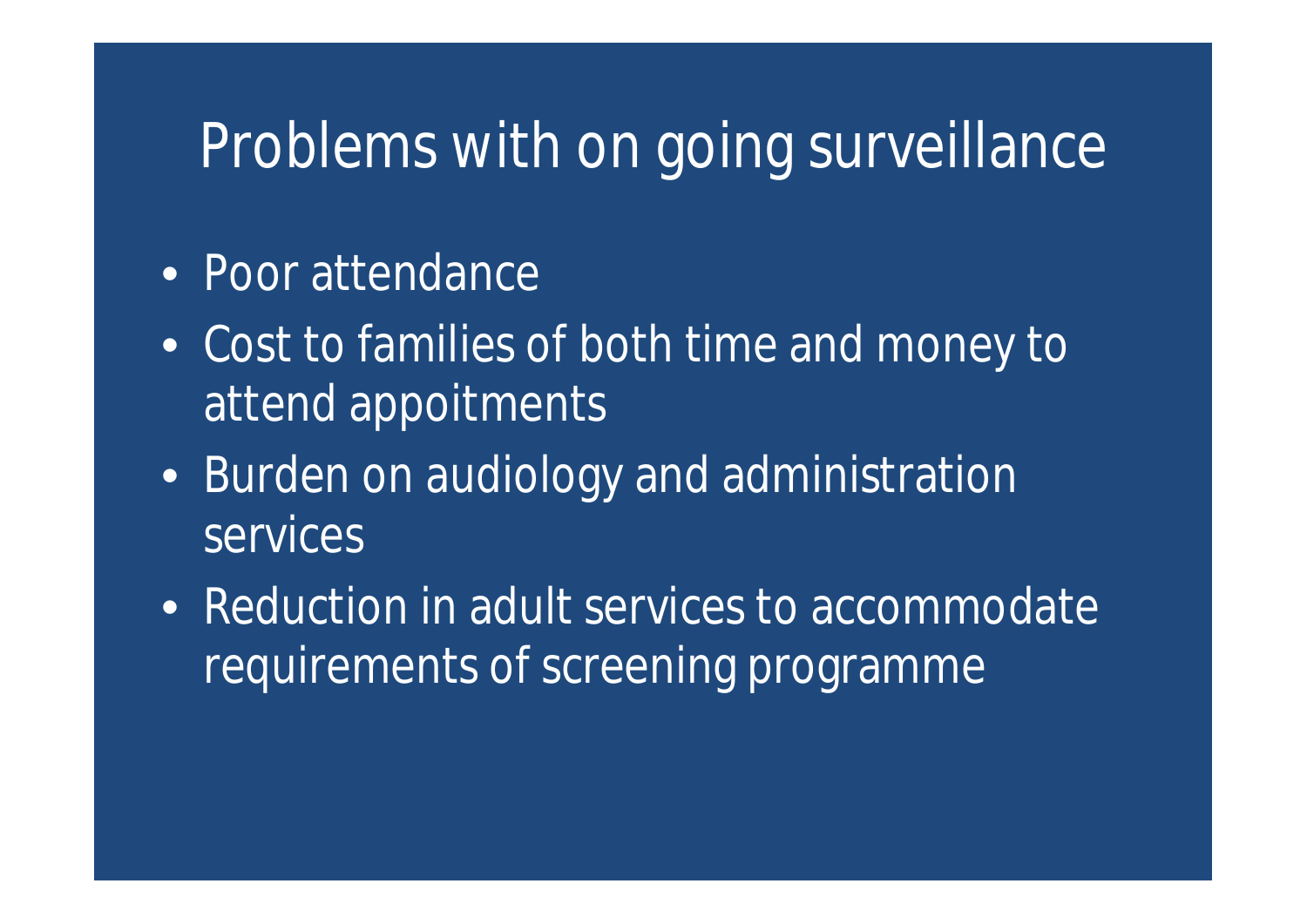# Impact on audiology if UK protocol adapted



Numbers would drop to approximately 5 per month